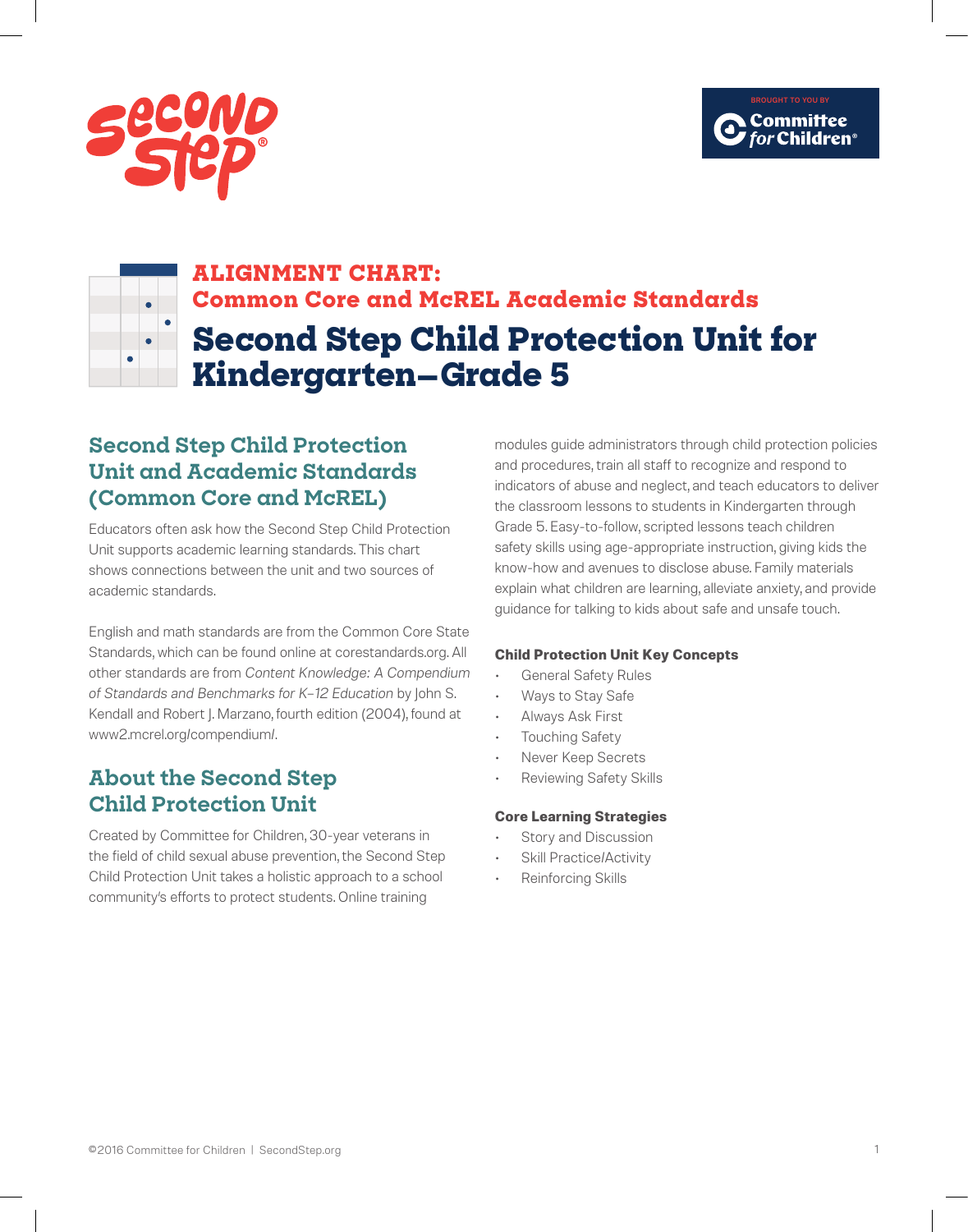$\overline{\phantom{0}}$ 

|                                                                                | SECOND                                                                                                                                       |                                                                                                                     |                                                                                                              |                                                                                                                                                                                                                          |                                                          |                                      | <b>Child Protection Unit Topics</b>                                                                                                                                               |                                          |                                                                                        |                                                                              |                   |                                                                    |                             |                                            |                            |                     | <b>Learning Strategies</b> |                                                                  |                       |                               |                   |                                                |                                       |              |
|--------------------------------------------------------------------------------|----------------------------------------------------------------------------------------------------------------------------------------------|---------------------------------------------------------------------------------------------------------------------|--------------------------------------------------------------------------------------------------------------|--------------------------------------------------------------------------------------------------------------------------------------------------------------------------------------------------------------------------|----------------------------------------------------------|--------------------------------------|-----------------------------------------------------------------------------------------------------------------------------------------------------------------------------------|------------------------------------------|----------------------------------------------------------------------------------------|------------------------------------------------------------------------------|-------------------|--------------------------------------------------------------------|-----------------------------|--------------------------------------------|----------------------------|---------------------|----------------------------|------------------------------------------------------------------|-----------------------|-------------------------------|-------------------|------------------------------------------------|---------------------------------------|--------------|
|                                                                                |                                                                                                                                              |                                                                                                                     |                                                                                                              | $\overline{\circ}$                                                                                                                                                                                                       |                                                          |                                      | $\overline{c}$                                                                                                                                                                    |                                          |                                                                                        |                                                                              |                   |                                                                    | <b>Story and Discussion</b> |                                            |                            |                     |                            |                                                                  | <b>Skill Practice</b> |                               |                   | <b>Reinforcing Skills</b>                      |                                       |              |
|                                                                                | <b>Kindergarten-Grade 3</b>                                                                                                                  | les for guns, fire,<br>g streets, riding<br>s, and dogs<br>issing<br>tools,<br>com<br>Follow<br>riding o<br>in a ca | -Recognize:<br>Il an adult. Refus<br>Safe<br>Stay<br>$\overline{O}$<br>way<br>Use the<br>What's t<br>Use wor | narge first<br>J something, ‹<br>Alway<br>someone<br>Rule:<br>doing<br>둥<br>ing from<br>Φ<br>$\Omega$<br>$\omega$<br>somethi<br>$\circ$<br>$\overline{Q}$<br>goin<br>ask a parer<br>before goir<br>accepting :<br>Follow | and unwanted<br>unsafe,<br>safe,<br>Recognize<br>touches | unwanted touches<br>Refuse unsafe or | n should<br>except to<br>e Touching Rule: A person s<br>h your private body parts ex<br>ealthy<br>fythe <sup>-</sup><br>touch<br>you hea<br>Identify<br>never to<br>never<br>keep | a broken Touching Rule<br>acognize<br>Re | Follow the Never Keep Secrets Rule: Never<br>keep secrets about a broken Touching Rule | to report a broken<br>skills<br>$\omega$<br>Use assertivene<br>Touching Rule | Interpret stories | media<br>io/visual<br>ㅎ<br>$\overline{a}$<br>$\vec{e}$<br>Interpro | questions<br>Respond to     | discussions<br>group and partner<br>Large- | Communicate ideas          | to others<br>Listen | Work with others           | rspectives<br>$\overline{\sigma}$<br>$\Omega$<br>others'<br>Take | Follow directions     | skills<br>Practice behavioral | Practice<br>Daily | $\sqrt{\mathsf{B}}$<br>Every<br>Using Skills I | Activities<br>Integration<br>Academic | Home Links   |
| <b>Subject</b>                                                                 | <b>Academic Content Standard</b>                                                                                                             |                                                                                                                     |                                                                                                              |                                                                                                                                                                                                                          |                                                          |                                      |                                                                                                                                                                                   |                                          |                                                                                        |                                                                              |                   |                                                                    |                             |                                            |                            |                     |                            |                                                                  |                       |                               |                   |                                                |                                       |              |
| Arts,<br>eading                                                                | 1. With prompting and support (K),<br>ask and answer questions about<br>key details in a text                                                |                                                                                                                     |                                                                                                              |                                                                                                                                                                                                                          |                                                          |                                      |                                                                                                                                                                                   |                                          |                                                                                        |                                                                              | $\checkmark$      |                                                                    | $\checkmark$                | $\checkmark$                               | $\checkmark$               | $\mathbf v$         | $\mathbf v$                |                                                                  | $\checkmark$          | $\checkmark$                  | $\checkmark$      | $\checkmark$                                   | $\checkmark$                          | $\checkmark$ |
| Arts, and<br>Ig Standards<br>Il Texts                                          | 1. With prompting and support (K),<br>ask and answer questions about<br>key details in a text                                                | $\checkmark$                                                                                                        |                                                                                                              | $\boldsymbol{\mathcal{U}}$                                                                                                                                                                                               |                                                          |                                      | $\checkmark$                                                                                                                                                                      |                                          | $\mathbf v$                                                                            |                                                                              | $\checkmark$      |                                                                    | $\checkmark$                | $\checkmark$                               | $\checkmark$               | $\checkmark$        | $\mathbf v$                |                                                                  | $\checkmark$          | $\boldsymbol{\nu}$            | $\checkmark$      | $\checkmark$                                   | $\checkmark$                          | $\checkmark$ |
|                                                                                | 4. With prompting and support (K),<br>ask and answer questions to help<br>determine or clarify the meaning of<br>words and phrases in a text | $\checkmark$                                                                                                        |                                                                                                              | $\checkmark$                                                                                                                                                                                                             |                                                          |                                      | $\checkmark$                                                                                                                                                                      |                                          |                                                                                        |                                                                              | V                 |                                                                    | $\checkmark$                | $\mathbf v$                                | $\boldsymbol{\mathcal{U}}$ | $\checkmark$        | $\mathbf v$                |                                                                  | $\checkmark$          | $\boldsymbol{\mathcal{U}}$    | $\checkmark$      | $\checkmark$                                   | $\boldsymbol{\mathcal{U}}$            | $\checkmark$ |
| English, Lar<br>Literacy (CC):<br>for Inforn                                   | 7. With prompting and support (K),<br>use illustrations and details in<br>a text to describe its key ideas                                   | $\checkmark$                                                                                                        |                                                                                                              |                                                                                                                                                                                                                          |                                                          |                                      |                                                                                                                                                                                   |                                          |                                                                                        |                                                                              | $\mathbf{v}$      | $\checkmark$                                                       |                             | $\sqrt{2}$                                 | $\checkmark$               | $\mathbf{v}$        | $\sqrt{2}$                 | $\checkmark$                                                     | $\sqrt{2}$            | $\checkmark$                  |                   | $\mathbf v$                                    |                                       |              |
| English, Language<br>:s, and Literacy (CC):<br><sup>-</sup> oundational Skills | 2. (K and Grade 1) Demonstrate<br>understanding of spoken words,<br>syllables, and sounds                                                    |                                                                                                                     |                                                                                                              |                                                                                                                                                                                                                          |                                                          |                                      |                                                                                                                                                                                   |                                          |                                                                                        |                                                                              | $\checkmark$      |                                                                    | $\checkmark$                | $\checkmark$                               | $\mathbf v$                | $\checkmark$        | $\checkmark$               |                                                                  | $\checkmark$          | $\checkmark$                  | $\sqrt{2}$        | $\checkmark$                                   | $\checkmark$                          | $\checkmark$ |

 $\mathbf{L}$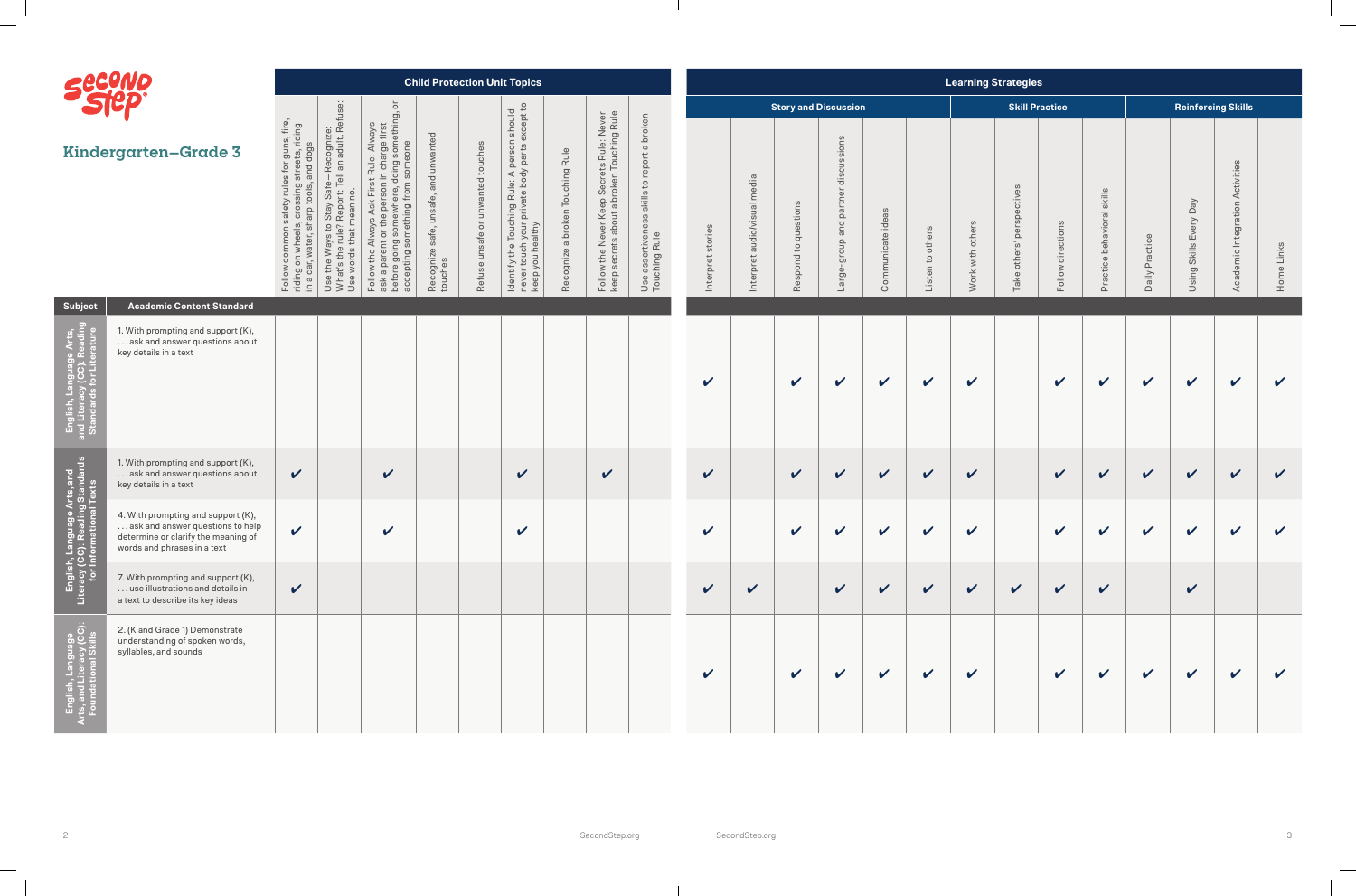

|                                                   | Sucuve                                                                                                                                                                                                                                             |                                                                                       |                                                                                                                                                                           |                                                                                                                                                                                                                                            |                                                         |                                      | <b>Child Protection Unit Topics</b>                                                                                                                               |                                     |                                                                                        |                                                                                 |                            |                                                                      |                         |                                               |                                   |                  | <b>Learning Strategies</b> |                                                 |                       |                                                    |                            |                                        |                                           |                            |
|---------------------------------------------------|----------------------------------------------------------------------------------------------------------------------------------------------------------------------------------------------------------------------------------------------------|---------------------------------------------------------------------------------------|---------------------------------------------------------------------------------------------------------------------------------------------------------------------------|--------------------------------------------------------------------------------------------------------------------------------------------------------------------------------------------------------------------------------------------|---------------------------------------------------------|--------------------------------------|-------------------------------------------------------------------------------------------------------------------------------------------------------------------|-------------------------------------|----------------------------------------------------------------------------------------|---------------------------------------------------------------------------------|----------------------------|----------------------------------------------------------------------|-------------------------|-----------------------------------------------|-----------------------------------|------------------|----------------------------|-------------------------------------------------|-----------------------|----------------------------------------------------|----------------------------|----------------------------------------|-------------------------------------------|----------------------------|
|                                                   |                                                                                                                                                                                                                                                    |                                                                                       |                                                                                                                                                                           | $\overline{\circ}$                                                                                                                                                                                                                         |                                                         |                                      | ept to                                                                                                                                                            |                                     |                                                                                        |                                                                                 |                            |                                                                      |                         | <b>Story and Discussion</b>                   |                                   |                  |                            |                                                 | <b>Skill Practice</b> |                                                    |                            |                                        | <b>Reinforcing Skills</b>                 |                            |
|                                                   | <b>Kindergarten-Grade 3</b>                                                                                                                                                                                                                        | es for guns, fire,<br>streets, riding<br>and dogs<br>Follow<br>riding car<br>in a car | fe—Recognize:<br>Tell an adult. Refu<br>Safe<br>$\circ$<br>Stav<br>$\circ$<br>waw<br>$\circ$<br>ds<br>ŧ<br>the<br>$\overline{w}$<br>$\omega$<br>Use th<br>What's<br>Use w | ething,<br>st<br>Always<br>charge fir<br>someone<br>som<br>Rule:<br>pujo<br>ᅙ<br>before going somewhere, c<br>accepting something from<br>$\Omega$<br>$\omega$<br>$\mathbb O$<br>$\Omega$<br>Follow<br>$\varpi$<br>$\frac{\times}{\infty}$ | and unwanted<br>safe, unsafe,<br>Recognize s<br>touches | unwanted touches<br>Refuse unsafe or | should<br>exc<br>person<br>a Touching Rule: A person<br>h your private body parts e<br>ealthy<br>등<br>you hea<br>the<br>tou<br>ldentify t<br>never to<br>keep you | a broken Touching Rule<br>Recognize | Follow the Never Keep Secrets Rule: Never<br>keep secrets about a broken Touching Rule | a broken<br>to report<br>skills<br>$\omega$<br>Use assertivene<br>Touching Rule | Interpret stories          | edia<br>Ξ<br>sual<br>o/vi<br>气<br>$\overline{\phantom{0}}$<br>erpret | to questions<br>Respond | discussions<br>partner<br>group and<br>Large- | $\infty$<br>ate ideas<br>Communic | Listen to others | with others<br>Work        | rspectives<br><b>Be</b><br>ັທ<br>others<br>Take | Follow directions     | skills<br>$\overline{\sigma}$<br>Practice behavior | Practice<br>Daily          | Veq<br>Every<br><b>Skills</b><br>Using | Activities<br>Integration<br>demic<br>Aca | Home Links                 |
| <b>Subject</b>                                    | <b>Academic Content Standard</b>                                                                                                                                                                                                                   |                                                                                       |                                                                                                                                                                           |                                                                                                                                                                                                                                            |                                                         |                                      |                                                                                                                                                                   |                                     |                                                                                        |                                                                                 |                            |                                                                      |                         |                                               |                                   |                  |                            |                                                 |                       |                                                    |                            |                                        |                                           |                            |
| uage Arts,<br>y (CC):                             | 10. (Grade 3) Write routinely over<br>extended timeframes (time for<br>research, reflection, and revision)<br>and shorter timeframes (a single<br>sitting or a day or two) for a range<br>of discipline-specific tasks,<br>purposes, and audiences |                                                                                       |                                                                                                                                                                           |                                                                                                                                                                                                                                            |                                                         |                                      |                                                                                                                                                                   |                                     |                                                                                        |                                                                                 |                            |                                                                      | $\checkmark$            |                                               | $\checkmark$                      |                  |                            |                                                 |                       |                                                    | $\boldsymbol{\mathcal{U}}$ |                                        | $\mathbf v$                               | $\checkmark$               |
|                                                   | 1. Participate in collaborative<br>conversations with diverse partners<br>about (grade-relevant) topics and<br>texts with peers and adults in small<br>or large groups                                                                             |                                                                                       | $\boldsymbol{\mathcal{U}}$                                                                                                                                                |                                                                                                                                                                                                                                            |                                                         |                                      |                                                                                                                                                                   |                                     |                                                                                        |                                                                                 |                            |                                                                      | $\checkmark$            | $\checkmark$                                  | $\checkmark$                      | $\checkmark$     | $\boldsymbol{\mathcal{U}}$ | $\checkmark$                                    | $\checkmark$          | $\checkmark$                                       | $\checkmark$               | $\checkmark$                           | $\checkmark$                              | $\boldsymbol{\mathcal{U}}$ |
| d Literacy (CC):<br>ening                         | 2. Ask and answer questions/recount<br>or describe key ideas<br>or details from text read aloud<br>or information presented orally<br>or through other media                                                                                       |                                                                                       |                                                                                                                                                                           |                                                                                                                                                                                                                                            | $\sqrt{2}$                                              |                                      |                                                                                                                                                                   | $\boldsymbol{\nu}$                  |                                                                                        |                                                                                 | $\boldsymbol{\nu}$         | $\boldsymbol{\nu}$                                                   | $\boldsymbol{\nu}$      | $\boldsymbol{\nu}$                            | $\mathbf{v}$                      | $\mathbf{v}$     | $\boldsymbol{\nu}$         | $\boldsymbol{\mathcal{U}}$                      | $\mathbf{v}$          | $\boldsymbol{\mathcal{U}}$                         | $\boldsymbol{\nu}$         | $\mathbf{v}$                           | $\boldsymbol{\mathcal{L}}$                | $\mathbf{v}$               |
| English, Language Arts, and<br>Speaking and Liste | 3. Ask and answer questions<br>about what a speaker says in<br>order to gather additional<br>information or clarify something<br>that is not understood                                                                                            |                                                                                       | $\checkmark$                                                                                                                                                              |                                                                                                                                                                                                                                            |                                                         |                                      |                                                                                                                                                                   |                                     |                                                                                        | $\checkmark$                                                                    | $\boldsymbol{\mathcal{U}}$ |                                                                      | $\checkmark$            | $\mathbf v$                                   | $\boldsymbol{\mathcal{U}}$        | $\checkmark$     | $\boldsymbol{\mathcal{U}}$ | $\checkmark$                                    | $\checkmark$          | $\boldsymbol{\mathcal{U}}$                         | $\checkmark$               | $\boldsymbol{\mathcal{U}}$             |                                           | $\mathbf{v}$               |
|                                                   | 4. With prompting and support (K),<br>describe people, places, things,<br>and events with relevant details<br>expressing ideas and feelings clearly                                                                                                |                                                                                       | $\mathbf v$                                                                                                                                                               |                                                                                                                                                                                                                                            | $\checkmark$                                            |                                      |                                                                                                                                                                   | $\mathbf v$                         |                                                                                        | $\checkmark$                                                                    | $\boldsymbol{\nu}$         |                                                                      | $\checkmark$            | $\mathbf v$                                   | $\checkmark$                      | $\mathbf v$      | $\mathbf v$                | $\boldsymbol{\mathcal{U}}$                      | $\checkmark$          | $\checkmark$                                       | $\boldsymbol{\mathcal{U}}$ | $\mathbf v$                            | $\sqrt{2}$                                | $\boldsymbol{\mathcal{U}}$ |

 $\mathbf{I}$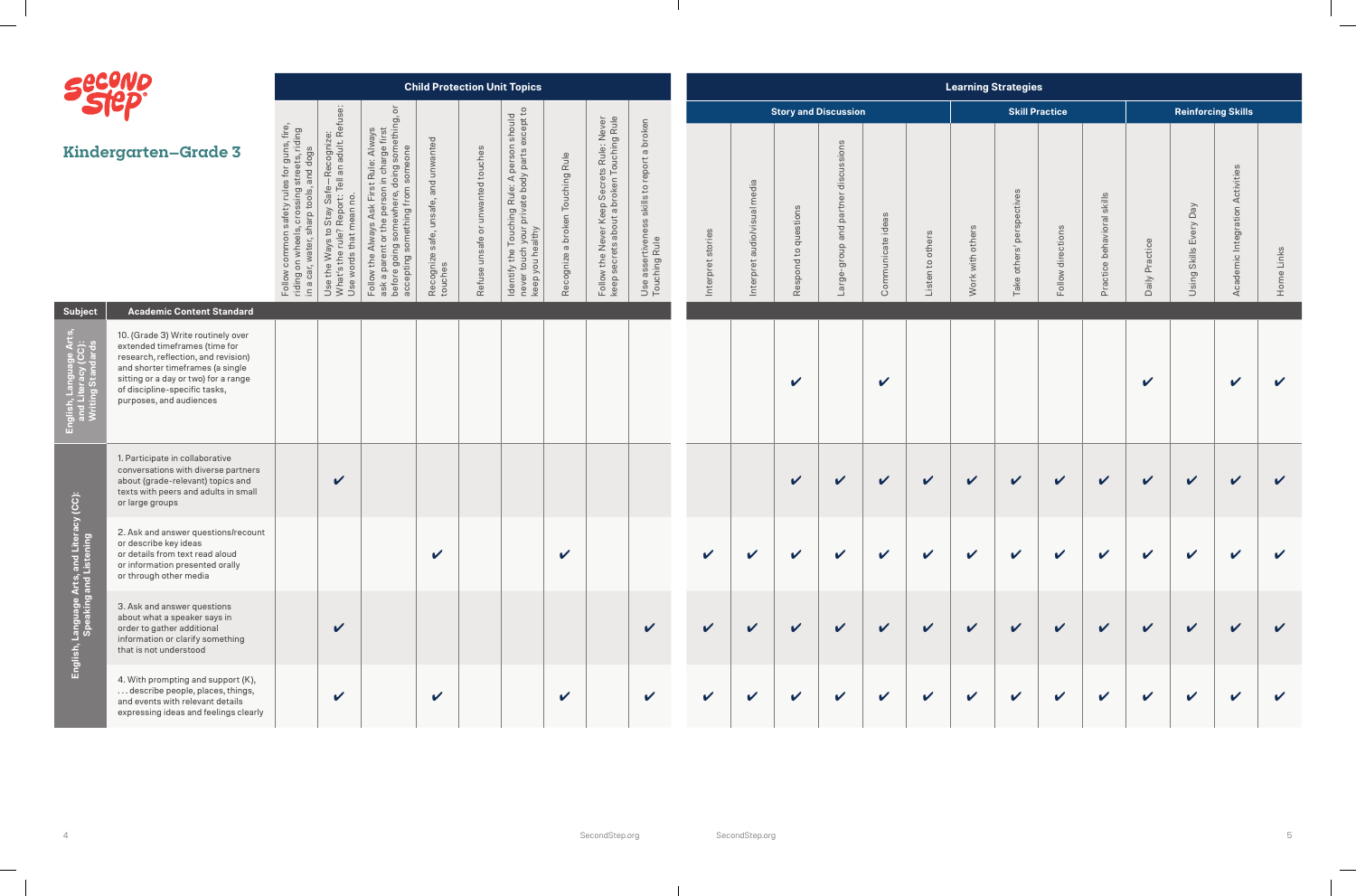

|                                    | <b>Seevile</b>                                                                                                                                    |                                                                                                                              |                                                                                                                                |                                                                                                                                                                                                                                                                                |                                                              |                                                                    | <b>Child Protection Unit Topics</b>                                                                                                                                                  |                                     |                                                                                                                       |                                                                                  |                          |                                    |                                                                    |                                                                                    |                            |                                    | <b>Learning Strategies</b> |                                             |                       |                                           |                            |                              |                                                   |                            |
|------------------------------------|---------------------------------------------------------------------------------------------------------------------------------------------------|------------------------------------------------------------------------------------------------------------------------------|--------------------------------------------------------------------------------------------------------------------------------|--------------------------------------------------------------------------------------------------------------------------------------------------------------------------------------------------------------------------------------------------------------------------------|--------------------------------------------------------------|--------------------------------------------------------------------|--------------------------------------------------------------------------------------------------------------------------------------------------------------------------------------|-------------------------------------|-----------------------------------------------------------------------------------------------------------------------|----------------------------------------------------------------------------------|--------------------------|------------------------------------|--------------------------------------------------------------------|------------------------------------------------------------------------------------|----------------------------|------------------------------------|----------------------------|---------------------------------------------|-----------------------|-------------------------------------------|----------------------------|------------------------------|---------------------------------------------------|----------------------------|
|                                    |                                                                                                                                                   |                                                                                                                              |                                                                                                                                | $\overline{\circ}$                                                                                                                                                                                                                                                             |                                                              |                                                                    |                                                                                                                                                                                      |                                     |                                                                                                                       |                                                                                  |                          |                                    | <b>Story and Discussion</b>                                        |                                                                                    |                            |                                    |                            |                                             | <b>Skill Practice</b> |                                           |                            |                              | <b>Reinforcing Skills</b>                         |                            |
|                                    | Kindergarten–Grade 3                                                                                                                              | r guns, fire,<br>ets, riding<br>I dogs<br>stree<br>and<br>$\sigma$<br>$\overline{\circ}$<br>Follow<br>riding car<br>in a car | -Recognize:<br>I an adult. Refuse:<br>Tell<br>Safe<br>tay<br>Rep<br>ပာ<br>$\circ$<br>$\circ$<br>운<br>Use th<br>What's<br>Use w | something,<br>Always<br>ge first<br>ione<br>ie:<br>puio<br>둥<br>๔<br>$\omega$<br>$\omega$<br>$\overline{O}$<br>fro<br><i>mething</i><br>⊲<br>$\circ$<br>C<br>$\sigma$<br>accepting s<br>$\frac{1}{2}$<br>$\circ$<br>는<br>$\sigma$<br>b<br>Follow to a p<br>$\bigcirc$<br>befor | unwanted<br>and<br>unsafe,<br>safe,<br>Recognize:<br>touches | unwanted touches<br>$\overleftarrow{\mathrm{o}}$<br>safe<br>Refuse | n should<br>except to<br>person :<br>y parts e:<br>Rule: A part<br>Touching<br>your priva<br>althy<br>$\circ$ $\circ$<br>Φ<br>Identify the<br>never touch<br>keep you h <sub>!</sub> | a broken Touching Rule<br>Recognize | ep Secrets Rule: Never<br>a broken Touching Rule<br>Ke <sub>l</sub><br>Follow the Never <b>k</b><br>keep secrets abou | a broken<br>report<br>skills to<br>SS<br>rtiven<br>Rule<br>Use asser<br>Touching | stories<br>Interpret     | media<br>audio/visual<br>Interpret | $\omega$<br>estion<br>Đ,<br>$\mathbb{C}^1$<br>Respond <sub>1</sub> | sions<br>5<br>dis<br>$\overleftarrow{\Theta}$<br>1<br>par<br>and<br>dronb<br>Large | Communicate ideas          | others<br>$\mathbb{C}^1$<br>Listen | others<br>with<br>Work     | ectives<br>S <sub>D</sub><br>ັທ<br>Take oth | directions<br>Follow  | skills<br>loral<br>ivs<br>beh<br>Practice | Practice<br>Daily          | Every Day<br>Skills<br>Using | $\omega$<br>Activities<br>Integration<br>Academic | Home Links                 |
| Subject                            | <b>Academic Content Standard</b>                                                                                                                  |                                                                                                                              |                                                                                                                                |                                                                                                                                                                                                                                                                                |                                                              |                                                                    |                                                                                                                                                                                      |                                     |                                                                                                                       |                                                                                  |                          |                                    |                                                                    |                                                                                    |                            |                                    |                            |                                             |                       |                                           |                            |                              |                                                   |                            |
|                                    | 1. Demonstrate command of the<br>conventions of standard English<br>grammar and usage when writing<br>or speaking                                 |                                                                                                                              | $\vee$                                                                                                                         |                                                                                                                                                                                                                                                                                | $\checkmark$                                                 | $\checkmark$                                                       |                                                                                                                                                                                      |                                     |                                                                                                                       | V                                                                                | $\mathbf v$              |                                    | $\checkmark$                                                       | $\mathbf v$                                                                        | $\mathbf v$                |                                    | $\checkmark$               | $\checkmark$                                |                       | $\checkmark$                              | $\boldsymbol{\mathcal{U}}$ | $\checkmark$                 | $\mathbf v$                                       | $\checkmark$               |
| Language<br>(CC):                  | 3. (Grades 2 and 3) Use knowledge<br>of language and its conventions<br>when writing, speaking, reading,<br>or listening                          |                                                                                                                              | $\checkmark$                                                                                                                   |                                                                                                                                                                                                                                                                                | $\checkmark$                                                 | $\checkmark$                                                       | $\checkmark$                                                                                                                                                                         |                                     |                                                                                                                       | $\boldsymbol{\mathcal{U}}$                                                       | $\checkmark$             | $\checkmark$                       | $\checkmark$                                                       | $\checkmark$                                                                       | $\checkmark$               |                                    | $\checkmark$               | $\checkmark$                                |                       | $\checkmark$                              | $\mathbf v$                | $\checkmark$                 | $\checkmark$                                      | $\checkmark$               |
|                                    | 4. Determine or clarify the meaning<br>of unknown and multiple-meaning<br>words and phrases based on<br>grade-level reading content               | $\mathbf v$                                                                                                                  | $\boldsymbol{\mathcal{U}}$                                                                                                     | $\checkmark$                                                                                                                                                                                                                                                                   |                                                              |                                                                    | $\boldsymbol{\mathcal{U}}$                                                                                                                                                           |                                     | $\checkmark$                                                                                                          |                                                                                  | $\checkmark$             |                                    |                                                                    |                                                                                    | $\checkmark$               |                                    | $\checkmark$               | $\checkmark$                                |                       | $\checkmark$                              | $\checkmark$               | $\mathbf v$                  | $\checkmark$                                      | $\checkmark$               |
| English,                           | 5. With guidance and support<br>from adults (K and Grade 1),<br>demonstrate understanding of<br>word relationships and nuance<br>in word meanings | $\mathbf{v}$                                                                                                                 | $\vee$                                                                                                                         | $\mathbf{v}$                                                                                                                                                                                                                                                                   |                                                              |                                                                    | $\boldsymbol{\nu}$                                                                                                                                                                   |                                     | $\mathbf{v}$                                                                                                          |                                                                                  | $\overline{\phantom{a}}$ |                                    |                                                                    |                                                                                    | $\boldsymbol{\mathcal{U}}$ |                                    | $\mathcal{L}$              | $\boldsymbol{\nu}$                          |                       | $\sim$ $\sim$                             | $\overline{1}$             | $\sim$ $\sim$ $\sim$         | $\sim$                                            |                            |
|                                    | 6. Use words and phrases acquired<br>through conversations, reading<br>and being read to, and responding<br>to texts                              | $\checkmark$                                                                                                                 | $\checkmark$                                                                                                                   | $\mathbf v$                                                                                                                                                                                                                                                                    |                                                              |                                                                    | $\mathbf v$                                                                                                                                                                          |                                     | $\checkmark$                                                                                                          |                                                                                  | $\checkmark$             |                                    | $\checkmark$                                                       | $\mathbf{v}$                                                                       | $\mathbf{v}$               | $\mathbf{v}$                       | $\checkmark$               | $\boldsymbol{\mathcal{U}}$                  | $\mathbf v$           | $\mathbf{v}$                              | $\mathbf v$                | $\mathbf v$                  | $\mathbf v$                                       | $\boldsymbol{\mathcal{U}}$ |
| (CC):<br><sup>ior</sup><br>ractice | 1. Make sense of problems<br>and persevere in solving them                                                                                        |                                                                                                                              |                                                                                                                                |                                                                                                                                                                                                                                                                                |                                                              |                                                                    |                                                                                                                                                                                      |                                     |                                                                                                                       |                                                                                  |                          |                                    | $\checkmark$                                                       | $\boldsymbol{\nu}$                                                                 | $\mathbf v$                |                                    |                            |                                             |                       |                                           |                            |                              | $\boldsymbol{\mathcal{U}}$                        |                            |

 $\blacksquare$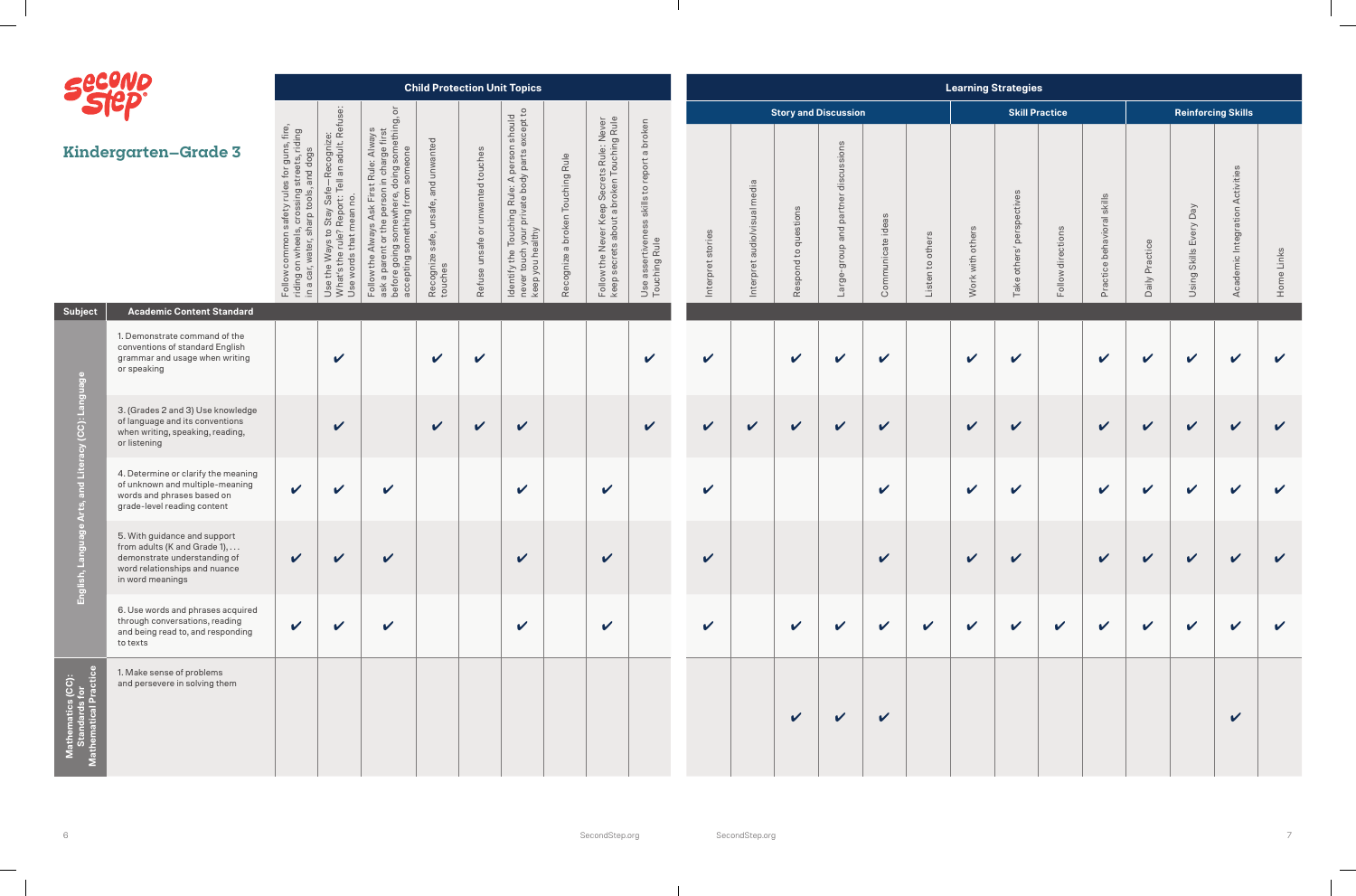

| Seeville                                                  |                                                                                        |                                                                                                                                                                         |                                                                                                                                                                                             |                                                                                                                                                                                                                                                                                                                                                                                       |                                                       |                                         | <b>Child Protection Unit Topics</b>                                                                                                                                                                        |                                           |                                                                                        |                                                                                                       |                   |                                                                                                                      |                                        |                                               |                              |                     | <b>Learning Strategies</b> |                                    |                            |                                                                       |                            |                                               |                                                |              |
|-----------------------------------------------------------|----------------------------------------------------------------------------------------|-------------------------------------------------------------------------------------------------------------------------------------------------------------------------|---------------------------------------------------------------------------------------------------------------------------------------------------------------------------------------------|---------------------------------------------------------------------------------------------------------------------------------------------------------------------------------------------------------------------------------------------------------------------------------------------------------------------------------------------------------------------------------------|-------------------------------------------------------|-----------------------------------------|------------------------------------------------------------------------------------------------------------------------------------------------------------------------------------------------------------|-------------------------------------------|----------------------------------------------------------------------------------------|-------------------------------------------------------------------------------------------------------|-------------------|----------------------------------------------------------------------------------------------------------------------|----------------------------------------|-----------------------------------------------|------------------------------|---------------------|----------------------------|------------------------------------|----------------------------|-----------------------------------------------------------------------|----------------------------|-----------------------------------------------|------------------------------------------------|--------------|
|                                                           |                                                                                        |                                                                                                                                                                         |                                                                                                                                                                                             | $\overline{\sigma}$                                                                                                                                                                                                                                                                                                                                                                   |                                                       |                                         |                                                                                                                                                                                                            |                                           |                                                                                        |                                                                                                       |                   |                                                                                                                      | <b>Story and Discussion</b>            |                                               |                              |                     |                            |                                    | <b>Skill Practice</b>      |                                                                       |                            |                                               | <b>Reinforcing Skills</b>                      |              |
|                                                           | <b>Kindergarten-Grade 3</b>                                                            | es for guns, fire,<br>I streets, riding<br>, and dogs<br>rules for<br>ssing:<br>tools,<br>afety<br>sharp<br>wate<br>com<br>Follow contribution<br>in a car <sub>,</sub> | -Recognize:<br>Il an adult. Refu<br>Safe<br>Ë<br>o,<br>$\overline{C}$<br>Stay<br>Re<br>Φ<br>$2 \tilde{c}$<br>tha<br>S<br>Way<br>$\mathbb O$<br>words<br>든<br>Use the<br>What's t<br>Use wor | lething,<br>$\omega$<br>$\overline{\phantom{0}}$<br>Alway:<br>charge fir.<br>som<br>someone<br>Rule:<br>$\sigma$<br>doin<br>something from<br>$\frac{1}{3}$<br>$\Omega$<br>◁<br>$\mathbb O$<br>$\omega$<br>$\circ$<br>$\sigma$<br>$\widetilde{\Xi}$<br>$\prec$<br>io<br>before goin<br>accepting s<br>$\omega$<br>$\underline{\sigma}$<br>운<br>a pa<br>Follow<br>$\frac{1}{\sqrt{2}}$ | unsafe, and unwanted<br>safe,<br>Recognize<br>touches | unwanted touches<br>unsafe or<br>Refuse | except to<br>should<br>person<br>parts<br>hing Rule: A p.<br>private body p.<br>Touching I<br>I your priva<br>salthy<br>등<br>you hea<br>$\circ$<br>高<br>tou<br>Identify<br>$\overline{ }$<br>never<br>keep | a broken Touching Rule<br>ezingoos<br>Rei | Follow the Never Keep Secrets Rule: Never<br>keep secrets about a broken Touching Rule | a broken<br>report<br>$\mathbb{C}^1$<br>skills<br>$\omega$<br>Use assertivene<br>Touching Rule<br>Use | Interpret stories | media<br>udio/visual<br>$\sigma$<br>$\sigma$<br>$\overline{\Delta}$<br>$\overline{\Phi}$<br>$\overline{\phantom{0}}$ | questions<br>$\overline{c}$<br>Respond | discussions<br>partner<br>group and<br>Large- | ဖ<br>idea<br>ate<br>Communic | to others<br>Listen | others<br>with<br>Work     | spectives<br>pe<br>others'<br>Take | directions<br>Follow       | skills<br>$\overline{\sigma}$<br>behaviora<br>ictice<br>$\sigma$<br>Ĕ | Practice<br>Daily          | $\sqrt{e}$<br>Every<br><b>Skills</b><br>Using | $\omega$<br>Activities<br>Academic Integration | Home Links   |
| <b>Subject</b>                                            | <b>Academic Content Standard</b>                                                       |                                                                                                                                                                         |                                                                                                                                                                                             |                                                                                                                                                                                                                                                                                                                                                                                       |                                                       |                                         |                                                                                                                                                                                                            |                                           |                                                                                        |                                                                                                       |                   |                                                                                                                      |                                        |                                               |                              |                     |                            |                                    |                            |                                                                       |                            |                                               |                                                |              |
| Health                                                    | 5. Know essential concepts<br>and practices concerning injury<br>prevention and safety | $\mathbf v$                                                                                                                                                             | $\boldsymbol{\mathcal{U}}$                                                                                                                                                                  | V                                                                                                                                                                                                                                                                                                                                                                                     | $\boldsymbol{\mathcal{U}}$                            | V                                       | V                                                                                                                                                                                                          | $\checkmark$                              | $\checkmark$                                                                           | $\checkmark$                                                                                          |                   |                                                                                                                      |                                        |                                               | $\checkmark$                 | V                   | $\boldsymbol{\nu}$         | $\checkmark$                       | $\boldsymbol{\mathcal{U}}$ | $\boldsymbol{\mathcal{U}}$                                            | $\boldsymbol{\mathcal{U}}$ | $\checkmark$                                  | $\checkmark$                                   | $\mathbf v$  |
| Science                                                   | 12. Understand the nature<br>of scientific inquiry                                     |                                                                                                                                                                         |                                                                                                                                                                                             |                                                                                                                                                                                                                                                                                                                                                                                       |                                                       |                                         |                                                                                                                                                                                                            |                                           |                                                                                        |                                                                                                       |                   |                                                                                                                      |                                        |                                               |                              |                     |                            | $\checkmark$                       |                            |                                                                       |                            |                                               | $\checkmark$                                   |              |
| s: Thinking<br><sup>asoning</sup><br>Life Skill<br>and Re | 6. Apply decision-making techniques                                                    | $\checkmark$                                                                                                                                                            | $\checkmark$                                                                                                                                                                                | V                                                                                                                                                                                                                                                                                                                                                                                     | $\checkmark$                                          | $\checkmark$                            |                                                                                                                                                                                                            | $\checkmark$                              | $\checkmark$                                                                           |                                                                                                       |                   |                                                                                                                      |                                        |                                               | $\checkmark$                 | $\mathbf v$         | $\checkmark$               | $\checkmark$                       |                            |                                                                       | $\checkmark$               | $\checkmark$                                  | $\checkmark$                                   | $\checkmark$ |
| ers                                                       | 1. Contribute to the overall effort<br>of a group                                      |                                                                                                                                                                         |                                                                                                                                                                                             |                                                                                                                                                                                                                                                                                                                                                                                       |                                                       |                                         |                                                                                                                                                                                                            |                                           |                                                                                        |                                                                                                       |                   |                                                                                                                      | $\checkmark$                           | V                                             | $\checkmark$                 | $\checkmark$        | $\boldsymbol{\mathcal{U}}$ | $\checkmark$                       |                            |                                                                       |                            |                                               |                                                |              |
|                                                           | 2. Use conflict-resolution techniques                                                  |                                                                                                                                                                         |                                                                                                                                                                                             |                                                                                                                                                                                                                                                                                                                                                                                       |                                                       |                                         |                                                                                                                                                                                                            |                                           |                                                                                        |                                                                                                       |                   |                                                                                                                      |                                        | $\checkmark$                                  | $\mathbf v$                  | $\checkmark$        |                            | $\checkmark$                       |                            |                                                                       |                            |                                               |                                                |              |
| Life Skills: Working with Ot                              | 3. Work well with diverse individuals<br>and in diverse situations                     |                                                                                                                                                                         |                                                                                                                                                                                             |                                                                                                                                                                                                                                                                                                                                                                                       |                                                       |                                         |                                                                                                                                                                                                            |                                           |                                                                                        |                                                                                                       |                   |                                                                                                                      |                                        | $\mathbf v$                                   | $\checkmark$                 | $\checkmark$        | $\checkmark$               | $\checkmark$                       | $\checkmark$               | $\mathbf v$                                                           |                            |                                               |                                                |              |
|                                                           | 4. Display effective interpersonal<br>communication skills                             |                                                                                                                                                                         |                                                                                                                                                                                             |                                                                                                                                                                                                                                                                                                                                                                                       |                                                       |                                         |                                                                                                                                                                                                            |                                           |                                                                                        | $\checkmark$                                                                                          |                   |                                                                                                                      | $\checkmark$                           | $\checkmark$                                  | $\checkmark$                 | $\checkmark$        |                            | $\mathbf v$                        |                            |                                                                       |                            |                                               |                                                |              |
|                                                           | 5. Demonstrate leadership skills                                                       |                                                                                                                                                                         |                                                                                                                                                                                             |                                                                                                                                                                                                                                                                                                                                                                                       |                                                       |                                         |                                                                                                                                                                                                            |                                           |                                                                                        |                                                                                                       |                   |                                                                                                                      |                                        | $\mathbf{v}$                                  | $\checkmark$                 | $\checkmark$        | $\checkmark$               | $\checkmark$                       |                            |                                                                       |                            |                                               |                                                |              |

 $\mathbf{L}$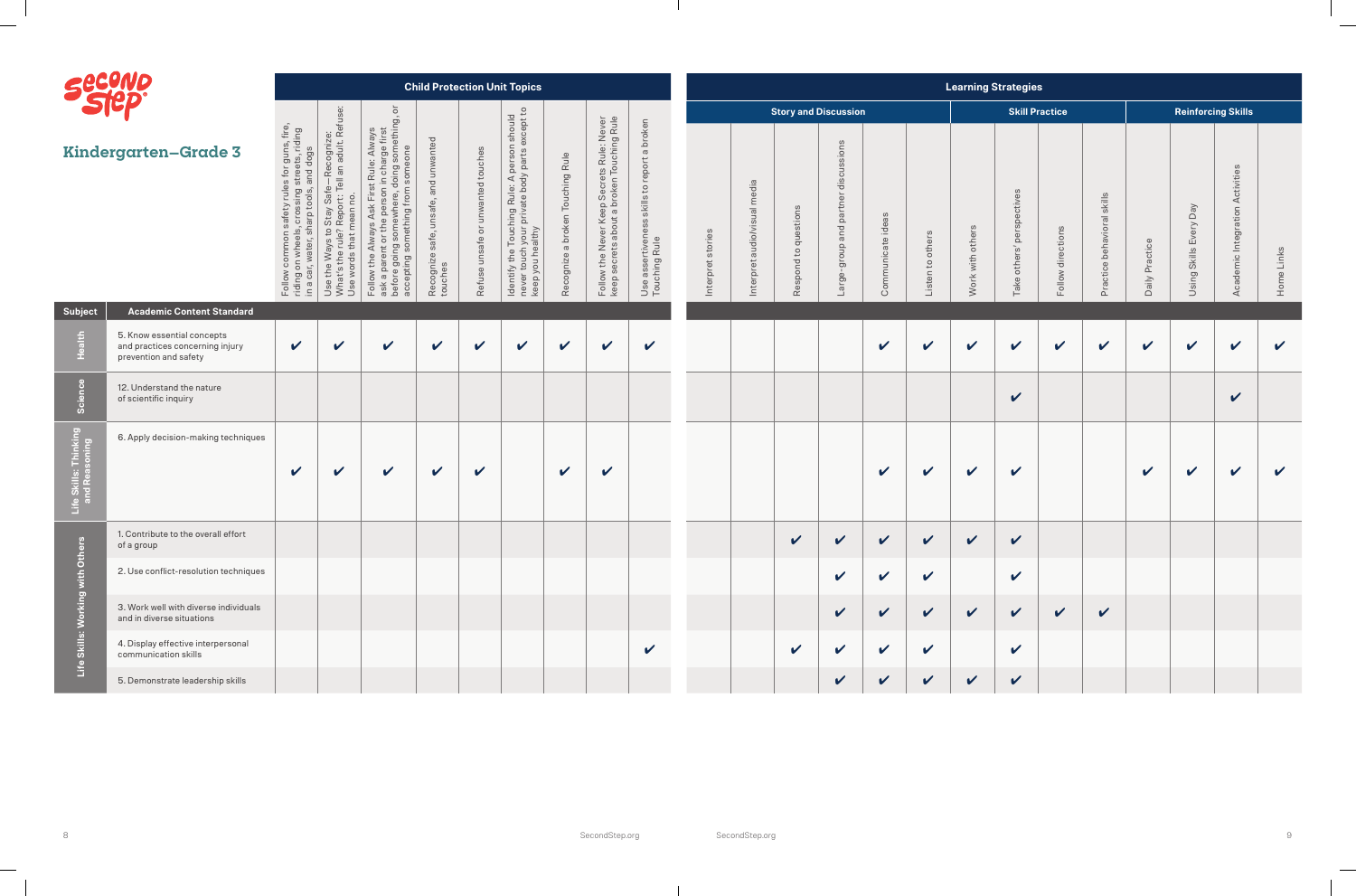

**Academic Content Subject** 

| Seevre                |                                                                                                                                           |                                                                                                                                                                    |                                                                                                                                                                                        |                                                                                                                                                                                                                                                                  |                                                         |                                                                   | <b>Child Protection Unit Topics</b>                                                                                                                          |                                  |                                                                                        |                                                                                      |                   |                                        |                                                              |                                                               |                            |                                    |                     | <b>Learning Strategies</b>                              |                       |                                                           |                |                                                           |                                                        |              |
|-----------------------|-------------------------------------------------------------------------------------------------------------------------------------------|--------------------------------------------------------------------------------------------------------------------------------------------------------------------|----------------------------------------------------------------------------------------------------------------------------------------------------------------------------------------|------------------------------------------------------------------------------------------------------------------------------------------------------------------------------------------------------------------------------------------------------------------|---------------------------------------------------------|-------------------------------------------------------------------|--------------------------------------------------------------------------------------------------------------------------------------------------------------|----------------------------------|----------------------------------------------------------------------------------------|--------------------------------------------------------------------------------------|-------------------|----------------------------------------|--------------------------------------------------------------|---------------------------------------------------------------|----------------------------|------------------------------------|---------------------|---------------------------------------------------------|-----------------------|-----------------------------------------------------------|----------------|-----------------------------------------------------------|--------------------------------------------------------|--------------|
|                       |                                                                                                                                           |                                                                                                                                                                    |                                                                                                                                                                                        | $\overleftarrow{\mathrm{o}}$                                                                                                                                                                                                                                     |                                                         |                                                                   |                                                                                                                                                              |                                  |                                                                                        |                                                                                      |                   |                                        |                                                              | <b>Story and Discussion</b>                                   |                            |                                    |                     |                                                         | <b>Skill Practice</b> |                                                           |                |                                                           | <b>Reinforcing Skills</b>                              |              |
|                       | <b>Kindergarten-Grade 3</b>                                                                                                               | / rules for guns, fire,<br>sing streets, riding<br>ools, and dogs<br>als, crossing s<br>sharp tools, a<br>safety<br>commor<br>in a car, water,<br>Follow<br>riding | -Recognize:<br>I an adult. Refuse:<br>Safe-<br>$\circ$<br>$\overline{O}$<br>Stay<br>$\subset$<br>$\mathbf{c}$<br>$\omega$<br>Way.<br>$\circ$<br>Use the<br>wor<br>ഗ<br>What's<br>Use w | ı charge first<br>ing something, c<br>Always<br>someone<br>Rule:<br>doing<br>$\overline{5}$<br>ask a parent or the person in<br>before going somewhere, do<br>accepting something from s<br>Щ<br>Ask<br>$\omega$<br>$\approx$<br>₹<br>$\circ$<br>$\pm$<br>Follow | and unwanted<br>unsafe,<br>Recognize safe, u<br>touches | unwanted touches<br>$\overleftarrow{\mathrm{o}}$<br>Refuse unsafe | n should<br>except to<br>e Touching Rule: A person s<br>h your private body parts ex<br>ealthy<br>ldentify the T<br>never touch <sub>}</sub><br>keep you hea | Recognize a broken Touching Rule | Follow the Never Keep Secrets Rule: Never<br>keep secrets about a broken Touching Rule | a broken<br>report<br>skills to<br>SS<br>$\circ$<br>Use assertivene<br>Touching Rule | Interpret stories | media<br>audio/visual<br>pret<br>Inter | $\omega$<br>question<br>$\mathbb{C}$<br>Respond <sub>1</sub> | discussions<br>partner<br>and <sub>I</sub><br>qroup<br>Large- | Communicate ideas          | others<br>$\mathbb{C}^1$<br>Listen | with others<br>Work | $\omega$<br>evitpective<br><b>Be</b><br>others'<br>Take | directions<br>Follow  | skills<br>$\overline{\sigma}$<br>behavior<br>ctice<br>Pra | Daily Practice | $\mathsf{p}_{\mathsf{B}}$<br>Every  <br>Skills I<br>Using | $\omega$<br>Activities<br>Integration<br>Idemic<br>Aca | Home Links   |
| <b>Subject</b>        | <b>Academic Content Standard</b>                                                                                                          |                                                                                                                                                                    |                                                                                                                                                                                        |                                                                                                                                                                                                                                                                  |                                                         |                                                                   |                                                                                                                                                              |                                  |                                                                                        |                                                                                      |                   |                                        |                                                              |                                                               |                            |                                    |                     |                                                         |                       |                                                           |                |                                                           |                                                        |              |
|                       | 1. Set and manage goals                                                                                                                   |                                                                                                                                                                    |                                                                                                                                                                                        |                                                                                                                                                                                                                                                                  |                                                         |                                                                   |                                                                                                                                                              |                                  |                                                                                        |                                                                                      |                   |                                        |                                                              |                                                               |                            |                                    |                     |                                                         |                       | $\mathbf v$                                               |                |                                                           |                                                        |              |
|                       | 2. Perform self-appraisal                                                                                                                 |                                                                                                                                                                    |                                                                                                                                                                                        |                                                                                                                                                                                                                                                                  |                                                         |                                                                   |                                                                                                                                                              |                                  |                                                                                        |                                                                                      |                   |                                        |                                                              |                                                               |                            |                                    |                     |                                                         |                       |                                                           | $\checkmark$   | $\checkmark$                                              |                                                        |              |
| elf-Regulation        | 3. Consider risks                                                                                                                         | $\checkmark$                                                                                                                                                       | $\mathbf v$                                                                                                                                                                            | $\mathbf{v}$                                                                                                                                                                                                                                                     | $\mathbf v$                                             |                                                                   | $\checkmark$                                                                                                                                                 | $\checkmark$                     |                                                                                        |                                                                                      |                   |                                        |                                                              |                                                               |                            |                                    |                     |                                                         |                       |                                                           | $\checkmark$   | $\mathbf v$                                               |                                                        |              |
| ဖိ                    | 4. Demonstrate perseverance                                                                                                               |                                                                                                                                                                    |                                                                                                                                                                                        |                                                                                                                                                                                                                                                                  |                                                         |                                                                   |                                                                                                                                                              |                                  |                                                                                        |                                                                                      |                   |                                        |                                                              |                                                               |                            |                                    |                     |                                                         |                       |                                                           | $\checkmark$   | $\checkmark$                                              | $\checkmark$                                           | $\checkmark$ |
| Life Skills:          | 5. Maintain a healthy self-concept                                                                                                        |                                                                                                                                                                    |                                                                                                                                                                                        |                                                                                                                                                                                                                                                                  |                                                         |                                                                   |                                                                                                                                                              |                                  |                                                                                        |                                                                                      |                   |                                        |                                                              | $\checkmark$                                                  | $\checkmark$               |                                    | $\checkmark$        |                                                         |                       | $\boldsymbol{\mathcal{U}}$                                |                |                                                           |                                                        |              |
|                       | 6. Restrain impulsivity                                                                                                                   | $\checkmark$                                                                                                                                                       | $\checkmark$                                                                                                                                                                           | $\boldsymbol{\mathcal{U}}$                                                                                                                                                                                                                                       |                                                         |                                                                   |                                                                                                                                                              |                                  | $\checkmark$                                                                           |                                                                                      |                   |                                        |                                                              | $\checkmark$                                                  |                            | $\checkmark$                       | $\checkmark$        | $\checkmark$                                            | $\checkmark$          | $\checkmark$                                              | $\checkmark$   | $\checkmark$                                              |                                                        |              |
| Arts: Theater<br>Fine | 5. Understand how informal<br>and formal theater, film, television,<br>and electronic media productions<br>create and communicate meaning |                                                                                                                                                                    |                                                                                                                                                                                        |                                                                                                                                                                                                                                                                  |                                                         |                                                                   |                                                                                                                                                              |                                  |                                                                                        |                                                                                      | V                 | $\checkmark$                           | $\checkmark$                                                 | $\checkmark$                                                  | $\boldsymbol{\mathcal{U}}$ | $\checkmark$                       |                     |                                                         |                       |                                                           |                |                                                           |                                                        |              |

 $\mathbf{L}$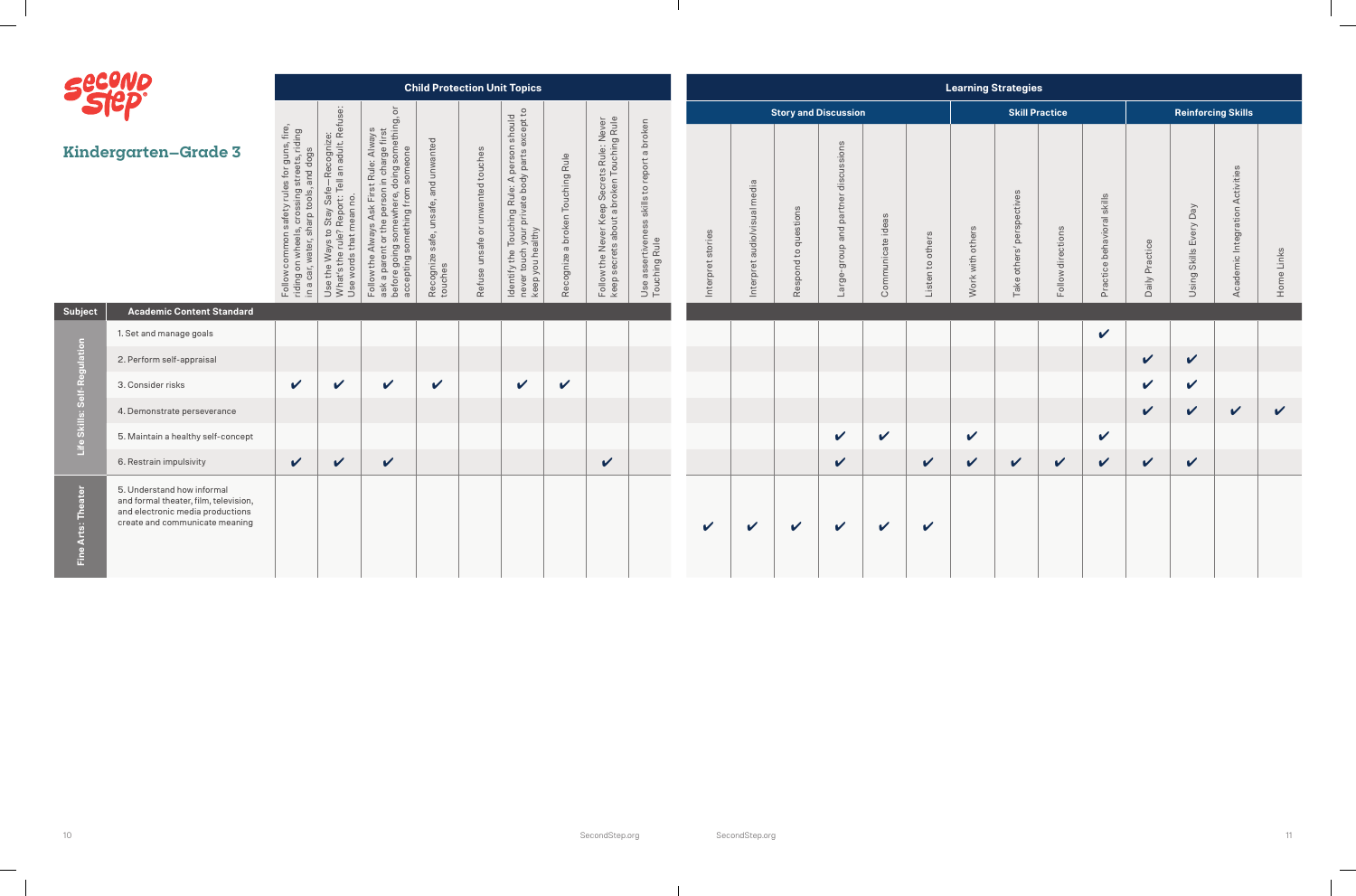- 1



| <b>DISTRIPT</b>                                                       |                                                                                                                                                                                                                                                                                                                                                                                          |                                                                                           |                                                                                                                                                                                                                                                  |                                                                                                                                                                                                                                                                                  |                                                    | <b>Child Protection Unit Topics</b> |                                                 |                                  |                                               |                                                                                    |                            |                              |                      |                                        |                   |                  |                            |                   | <b>Learning Strategies</b>    |                            |                               |                                                   |                            |                           |                                 |              |
|-----------------------------------------------------------------------|------------------------------------------------------------------------------------------------------------------------------------------------------------------------------------------------------------------------------------------------------------------------------------------------------------------------------------------------------------------------------------------|-------------------------------------------------------------------------------------------|--------------------------------------------------------------------------------------------------------------------------------------------------------------------------------------------------------------------------------------------------|----------------------------------------------------------------------------------------------------------------------------------------------------------------------------------------------------------------------------------------------------------------------------------|----------------------------------------------------|-------------------------------------|-------------------------------------------------|----------------------------------|-----------------------------------------------|------------------------------------------------------------------------------------|----------------------------|------------------------------|----------------------|----------------------------------------|-------------------|------------------|----------------------------|-------------------|-------------------------------|----------------------------|-------------------------------|---------------------------------------------------|----------------------------|---------------------------|---------------------------------|--------------|
|                                                                       |                                                                                                                                                                                                                                                                                                                                                                                          |                                                                                           | က                                                                                                                                                                                                                                                | $\overline{\sigma}$                                                                                                                                                                                                                                                              |                                                    |                                     |                                                 |                                  |                                               |                                                                                    |                            |                              |                      | <b>Story and Discussion</b>            |                   |                  |                            |                   | <b>Activity</b>               |                            |                               |                                                   |                            | <b>Reinforcing Skills</b> |                                 |              |
|                                                                       | <b>Grades 4 &amp; 5</b>                                                                                                                                                                                                                                                                                                                                                                  | responsibility<br>e need to take r<br>safety<br>ize the<br>s own<br>Recogniz<br>for one's | -Recognize: Is it<br>Refuse: Say words<br>$\overline{1}$ $\alpha$<br>$\begin{array}{c}\n\frac{d}{d\theta} \\ \frac{d}{d\theta} \\ \frac{d}{d\theta}\n\end{array}$<br>Stay<br>Veta<br>$\mathbb{S}^1$<br>Ways '<br>Use the<br>safe? Re<br>that mea | rst Rule: Always<br>nn in charge first<br>'', doing something, o<br>m someone<br>ng somewhere, u.<br>something from s<br>$\circ$<br>$\frac{8}{5}$<br>pe<br>◁<br>$\omega$<br>$\frac{1}{2}$<br>ť<br>goin<br>the<br>before goir<br>accepting :<br>∘<br>Follow<br>G<br>$\frac{1}{5}$ | and<br>Recognize safe, unsafe,<br>unwanted touches | Refuse unsafe or unwanted touches   | Rule<br>Parts<br>Body<br>Private<br>dentify the | Recognize a broken Touching Rule | Recognize a broken Private<br>Body Parts Rule | report<br>$\mathbb{C}$<br>skills<br>$\omega$<br>Use assertiveness<br>a broken rule | stories<br>Interpret       | Interpret audiolvisual media | Respond to questions | discussions<br>Large-group and partner | Communicate ideas | Listen to others | with others<br>Work        | Work individually | ectives<br>Take others' persp | directions<br>Follow       | skills<br>Practice behavioral | skills<br>Practice cognitive s<br>through writing | Practice<br>Daily          | Using Skills Every Day    | Academic Integration Activities | Home Links   |
| Subject                                                               | <b>Academic Content Standard</b>                                                                                                                                                                                                                                                                                                                                                         |                                                                                           |                                                                                                                                                                                                                                                  |                                                                                                                                                                                                                                                                                  |                                                    |                                     |                                                 |                                  |                                               |                                                                                    |                            |                              |                      |                                        |                   |                  |                            |                   |                               |                            |                               |                                                   |                            |                           |                                 |              |
| lish, Language Arts,<br>iteracy (CC): Reading<br>dards for Literature | 1. Refer to details and examples<br>(Grade 4) or quote accurately<br>(Grade 5) from a text when<br>explaining what the text says<br>explicitly and when drawing<br>inferences from the text                                                                                                                                                                                              |                                                                                           |                                                                                                                                                                                                                                                  |                                                                                                                                                                                                                                                                                  |                                                    |                                     |                                                 |                                  |                                               |                                                                                    | $\checkmark$               |                              | $\checkmark$         | $\mathbf v$                            | $\mathbf v$       | $\checkmark$     | $\boldsymbol{\mathcal{U}}$ | $\checkmark$      |                               | $\boldsymbol{\mathcal{U}}$ |                               |                                                   | $\boldsymbol{\mathcal{U}}$ |                           | $\checkmark$                    | $\checkmark$ |
| <b>Reading Standards</b>                                              | 1. Refer to details and examples<br>(Grade 4) or quote accurately<br>(Grade 5) from a text when<br>explaining what the text says<br>explicitly and when drawing<br>inferences from the text                                                                                                                                                                                              |                                                                                           |                                                                                                                                                                                                                                                  |                                                                                                                                                                                                                                                                                  |                                                    |                                     |                                                 |                                  |                                               |                                                                                    | $\checkmark$               |                              | $\checkmark$         | $\checkmark$                           | $\checkmark$      | $\checkmark$     | $\checkmark$               | $\checkmark$      |                               | $\checkmark$               |                               |                                                   | $\checkmark$               |                           | $\checkmark$                    | $\checkmark$ |
|                                                                       | 4. Determine the meaning of general<br>academic and domain-specific<br>words or phrases in a text relevant to<br>a grade-level topic or subject area                                                                                                                                                                                                                                     |                                                                                           |                                                                                                                                                                                                                                                  |                                                                                                                                                                                                                                                                                  |                                                    |                                     | $\mathbf v$                                     |                                  |                                               |                                                                                    | $\boldsymbol{\mathcal{U}}$ |                              | $\mathbf v$          | $\boldsymbol{\mathcal{U}}$             | $\checkmark$      | $\checkmark$     | $\sqrt{2}$                 | $\checkmark$      |                               | $\mathbf v$                |                               |                                                   | $\boldsymbol{\mathcal{U}}$ |                           | $\mathbf v$                     |              |
| English, Language Arts, and Literacy (CC)<br>for Informational Texts  | 7. Interpret information presented<br>visually, orally, or quantitatively<br>and explain how the information<br>contributes to an understanding<br>of the text in which it appears<br>(Grade 4); draw on information from<br>multiple print or digital sources,<br>demonstrating the ability to locate an<br>answer to a question quickly<br>to solve a problem efficiently<br>(Grade 5) |                                                                                           |                                                                                                                                                                                                                                                  |                                                                                                                                                                                                                                                                                  |                                                    |                                     |                                                 |                                  |                                               |                                                                                    | $\mathbf{v}$               | $\checkmark$                 | $\checkmark$         | $\checkmark$                           | $\checkmark$      | $\checkmark$     | $\checkmark$               | $\checkmark$      |                               | $\checkmark$               |                               |                                                   | $\checkmark$               |                           | $\checkmark$                    |              |

 $\mathbf{L}$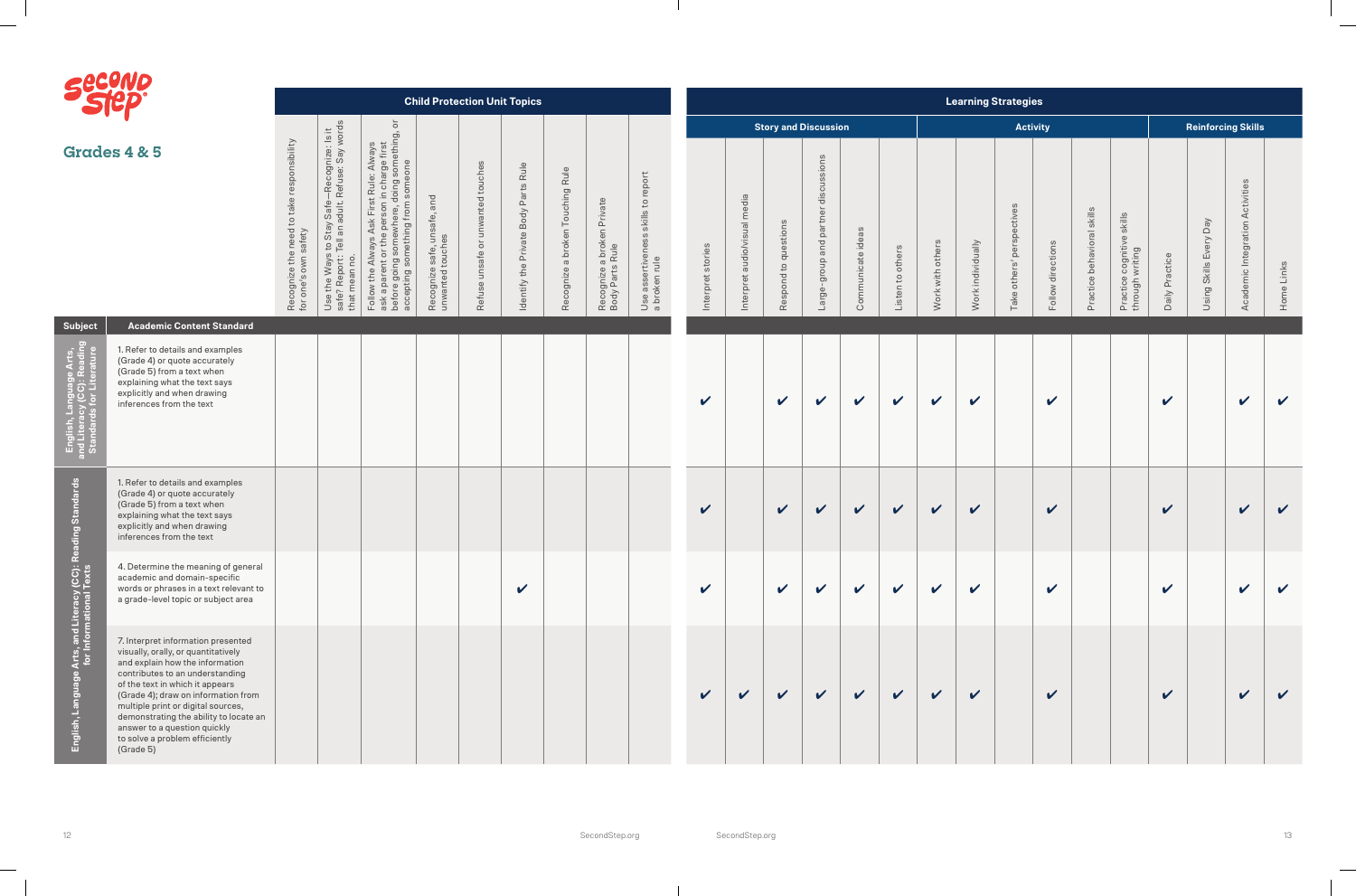$\overline{\phantom{0}}$ 

 $\frac{1}{2}$ 

 $\overline{\phantom{a}}$ 

 $\sim$ 

| <b>Albert Street</b> | <b>94</b><br>Γ, |
|----------------------|-----------------|
|                      |                 |

| <b>Siep</b>                                                             |                                                                                                                                                                                                                                              |                                                                   |                                                                                                                                                        |                                                                                                                                                                                                                                                                                                              |                                                    |                                   | <b>Child Protection Unit Topics</b>  |                                     |                                               |                                                             |                      |                                 |                             |                                               |                   |                  |                        | <b>Learning Strategies</b> |                           |                      |                            |                                                           |                            |                        |                                 |              |
|-------------------------------------------------------------------------|----------------------------------------------------------------------------------------------------------------------------------------------------------------------------------------------------------------------------------------------|-------------------------------------------------------------------|--------------------------------------------------------------------------------------------------------------------------------------------------------|--------------------------------------------------------------------------------------------------------------------------------------------------------------------------------------------------------------------------------------------------------------------------------------------------------------|----------------------------------------------------|-----------------------------------|--------------------------------------|-------------------------------------|-----------------------------------------------|-------------------------------------------------------------|----------------------|---------------------------------|-----------------------------|-----------------------------------------------|-------------------|------------------|------------------------|----------------------------|---------------------------|----------------------|----------------------------|-----------------------------------------------------------|----------------------------|------------------------|---------------------------------|--------------|
|                                                                         |                                                                                                                                                                                                                                              |                                                                   |                                                                                                                                                        | $\overline{\circ}$                                                                                                                                                                                                                                                                                           |                                                    |                                   |                                      |                                     |                                               |                                                             |                      |                                 | <b>Story and Discussion</b> |                                               |                   |                  |                        |                            | <b>Activity</b>           |                      |                            |                                                           |                            |                        | <b>Reinforcing Skills</b>       |              |
|                                                                         | <b>Grades 4 &amp; 5</b>                                                                                                                                                                                                                      | Recognize the need to take responsibility<br>for one's own safety | / Safe—Recognize: Is it<br>adult. Refuse: Say words<br>to Stay<br>Tell an a<br>he Ways<br>Report: 1<br>$\ddot{\ge}$<br>Use the<br>safe? Re<br>that mea | st Rule: Always<br>1 in charge first<br>doing something, c<br>1 someone<br>doing<br>5h<br>mething from<br>$\overline{5}$<br>$\vec{\mathbb{O}}$<br>Ф<br>or the pe<br>somewh<br>⋖<br>ays A<br>rthe<br>$\overleftarrow{\mathrm{o}}$<br>₹<br>Follow the Alw<br>ask a parent o<br>before going s<br>accepting sor | and<br>Recognize safe, unsafe,<br>unwanted touches | Refuse unsafe or unwanted touches | Identify the Private Body Parts Rule | Rule<br>Recognize a broken Touching | Recognize a broken Private<br>Body Parts Rule | skills to report<br>ness<br>Use assertiver<br>a broken rule | stories<br>Interpret | media<br>Interpret audio/visual | Respond to questions        | discussions<br>partner<br>group and<br>Large- | Communicate ideas | Listen to others | others<br>with<br>Work | Work individually          | Take others' perspectives | directions<br>Follow | Practice behavioral skills | skills<br>cognitive s<br>writing<br>Practice<br>through v | Practice<br>Daily          | Using Skills Every Day | Academic Integration Activities | Home Links   |
| Subject                                                                 | <b>Academic Content Standard</b>                                                                                                                                                                                                             |                                                                   |                                                                                                                                                        |                                                                                                                                                                                                                                                                                                              |                                                    |                                   |                                      |                                     |                                               |                                                             |                      |                                 |                             |                                               |                   |                  |                        |                            |                           |                      |                            |                                                           |                            |                        |                                 |              |
| English, Language Arts,<br>and Literacy (CC): Writing<br>Standards      | 10. Write routinely over extended<br>timeframes (time for research,<br>reflection, and revision) and shorter<br>timeframes (a single sitting or<br>a day or two) for a range of<br>discipline-specific tasks, purposes,<br>and audiences     |                                                                   |                                                                                                                                                        |                                                                                                                                                                                                                                                                                                              |                                                    |                                   |                                      |                                     |                                               |                                                             |                      |                                 | $\checkmark$                |                                               | V                 |                  |                        | $\boldsymbol{\mathcal{U}}$ |                           |                      |                            | $\checkmark$                                              | $\checkmark$               |                        | $\checkmark$                    | $\checkmark$ |
| English, Language Arts, and<br>Literacy (CC): Speaking and<br>Listening | 1. Engage effectively in a range<br>of collaborative discussions<br>(one-on-one, in groups, and teacher-<br>led) with diverse partners on grade-<br>level topics and texts, building on<br>others' ideas and expressing their<br>own clearly |                                                                   |                                                                                                                                                        |                                                                                                                                                                                                                                                                                                              |                                                    |                                   |                                      |                                     |                                               |                                                             |                      |                                 | $\checkmark$                | $\checkmark$                                  | $\checkmark$      | $\checkmark$     | $\checkmark$           |                            | $\checkmark$              |                      | $\checkmark$               |                                                           | $\checkmark$               | $\sqrt{2}$             | $\checkmark$                    | $\checkmark$ |
| $\tilde{c}$<br>nd Litera                                                | 1. Demonstrate command of the<br>conventions of standard English<br>grammar and usage when writing<br>or speaking                                                                                                                            |                                                                   |                                                                                                                                                        |                                                                                                                                                                                                                                                                                                              |                                                    |                                   |                                      |                                     |                                               |                                                             | $\checkmark$         | $\mathbf v$                     | $\checkmark$                | $\checkmark$                                  | $\checkmark$      | $\mathbf{v}$     | $\checkmark$           | $\checkmark$               |                           | $\checkmark$         | $\mathbf{v}$               | $\checkmark$                                              | $\checkmark$               | $\mathbf{v}$           | $\sqrt{ }$                      | $\mathbf v$  |
|                                                                         | 2. Demonstrate command of the<br>conventions of standard English<br>capitalization, punctuation, and<br>spelling when writing                                                                                                                |                                                                   |                                                                                                                                                        |                                                                                                                                                                                                                                                                                                              |                                                    |                                   |                                      |                                     |                                               |                                                             |                      |                                 |                             |                                               |                   |                  | $\checkmark$           | $\boldsymbol{\mathcal{U}}$ |                           |                      |                            | $\checkmark$                                              | $\checkmark$               |                        | $\mathbf{v}$                    |              |
| English, Language<br>CC): La                                            | 3. Use knowledge of language and its<br>conventions when writing, speaking,<br>reading, or listening                                                                                                                                         |                                                                   |                                                                                                                                                        |                                                                                                                                                                                                                                                                                                              |                                                    |                                   | $\boldsymbol{\mathcal{U}}$           |                                     |                                               |                                                             | $\mathbf v$          | $\mathbf{v}$                    | $\mathbf v$                 | $\checkmark$                                  | $\sqrt{2}$        | $\sqrt{2}$       | $\checkmark$           | $\checkmark$               | $\checkmark$              |                      | $\checkmark$               | $\checkmark$                                              | $\boldsymbol{\mathcal{U}}$ | $\checkmark$           | $\checkmark$                    |              |

 $\mathbf{I}$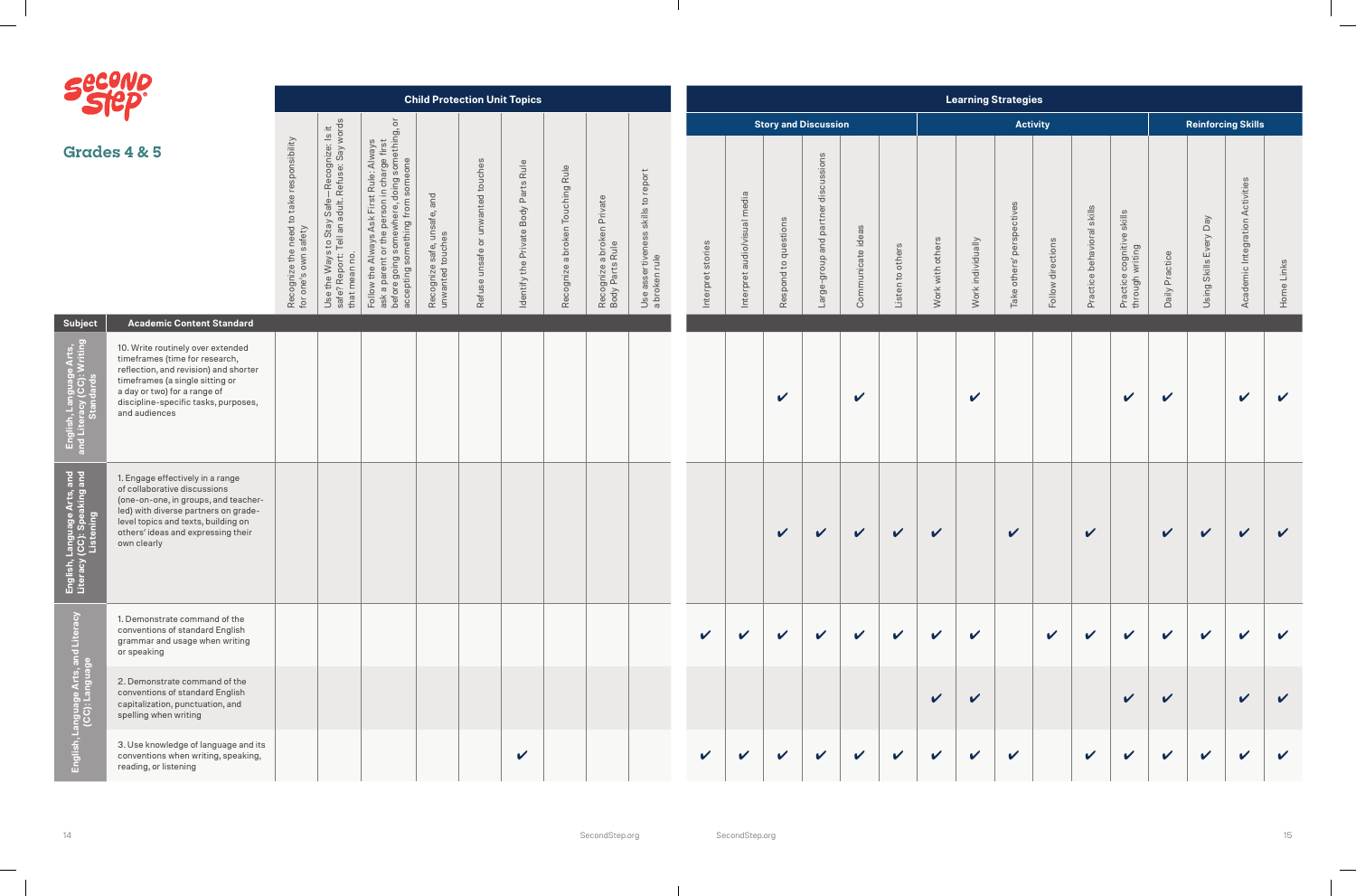| 0<br>N |
|--------|
|        |

|                                                                 |                                                                                                                                                                                                                                               |                                                                                   |                                                                                                                                                                                      |                                                                                                                                                                                                                                                                                                                   | <b>Child Protection Unit Topics</b>                          |                                                      |                                                        |                                  |                                                                        |                                                                      |                   |                              |                      |                                                 |                   |                  |                            | <b>Learning Strategies</b> |                              |                            |                            |                                                   |                            |                           |                                 |              |
|-----------------------------------------------------------------|-----------------------------------------------------------------------------------------------------------------------------------------------------------------------------------------------------------------------------------------------|-----------------------------------------------------------------------------------|--------------------------------------------------------------------------------------------------------------------------------------------------------------------------------------|-------------------------------------------------------------------------------------------------------------------------------------------------------------------------------------------------------------------------------------------------------------------------------------------------------------------|--------------------------------------------------------------|------------------------------------------------------|--------------------------------------------------------|----------------------------------|------------------------------------------------------------------------|----------------------------------------------------------------------|-------------------|------------------------------|----------------------|-------------------------------------------------|-------------------|------------------|----------------------------|----------------------------|------------------------------|----------------------------|----------------------------|---------------------------------------------------|----------------------------|---------------------------|---------------------------------|--------------|
|                                                                 |                                                                                                                                                                                                                                               |                                                                                   |                                                                                                                                                                                      | $\overline{\circ}$                                                                                                                                                                                                                                                                                                |                                                              |                                                      |                                                        |                                  |                                                                        |                                                                      |                   |                              |                      | <b>Story and Discussion</b>                     |                   |                  |                            |                            |                              | <b>Activity</b>            |                            |                                                   |                            | <b>Reinforcing Skills</b> |                                 |              |
|                                                                 | <b>Grades 4 &amp; 5</b>                                                                                                                                                                                                                       | responsibility<br>need to take r<br>safety<br>Recognize the r<br>for one's own sa | Safe—Recognize: Is it<br>dult. Refuse: Say words<br>Stay<br>Π<br>$\frac{1}{10}$<br>Ways <sup>1</sup><br>$\circ$<br>$\overline{a}$<br>G<br>e the<br>e? Re<br>ε<br>Use<br>safe<br>that | e: Always<br>arge first<br>something, c<br>someone<br>n in char <sub>i</sub><br>doing so<br>Rule:<br>from<br>before going somewh<br>accepting something<br>$\Omega$<br>$\omega$<br>운<br>$\overleftarrow{\circ}$<br>$\overline{\text{c}}$<br>$\prec$<br>$\oplus$<br>$\Omega$<br>Follow<br>$\sigma$<br>befor<br>ask | and<br>iafe,<br>ഗ<br>Recognize safe, uns<br>unwanted touches | unwanted touches<br>$\overline{O}$<br>isaf<br>Refuse | Rule<br>Body Parts<br>Private<br>Identify the <b>F</b> | Recognize a broken Touching Rule | <sup>9</sup> a broken Private<br>s Rule<br>Recognize a<br>Body Parts I | report<br>$\overline{c}$<br>skills<br>Use assertive<br>a broken rule | Interpret stories | Interpret audiolvisual media | Respond to questions | discussions<br>partner<br>and<br>dnou6<br>Large | Communicate ideas | Listen to others | others<br>Work with        | Work individually          | perspectives<br>Take others' | Follow directions          | Practice behavioral skills | skills<br>Practice cognitive s<br>through writing | Practice<br>Daily          | Using Skills Every Day    | Academic Integration Activities | Home Links   |
| <b>Subject</b>                                                  | <b>Academic Content Standard</b>                                                                                                                                                                                                              |                                                                                   |                                                                                                                                                                                      |                                                                                                                                                                                                                                                                                                                   |                                                              |                                                      |                                                        |                                  |                                                                        |                                                                      |                   |                              |                      |                                                 |                   |                  |                            |                            |                              |                            |                            |                                                   |                            |                           |                                 |              |
|                                                                 | 4. Determine or clarify the meaning<br>of unknown and multiple-meaning<br>words and phrases based on<br>grade-level reading content                                                                                                           |                                                                                   |                                                                                                                                                                                      |                                                                                                                                                                                                                                                                                                                   |                                                              |                                                      | $\boldsymbol{\mathcal{U}}$                             |                                  |                                                                        |                                                                      | $\mathbf v$       | $\checkmark$                 |                      |                                                 | $\mathbf v$       |                  | $\boldsymbol{\mathcal{U}}$ | $\checkmark$               |                              |                            |                            |                                                   | $\boldsymbol{\mathcal{U}}$ | $\checkmark$              | $\mathbf v$                     | $\vee$       |
|                                                                 | 5. Demonstrate understanding<br>of figurative language, word<br>relationships, and nuances in<br>word meanings                                                                                                                                |                                                                                   |                                                                                                                                                                                      |                                                                                                                                                                                                                                                                                                                   |                                                              |                                                      | $\mathbf v$                                            |                                  |                                                                        |                                                                      | $\checkmark$      | $\boldsymbol{\mathcal{U}}$   |                      |                                                 | $\checkmark$      |                  | $\checkmark$               | $\checkmark$               |                              |                            |                            |                                                   | $\mathbf v$                | $\checkmark$              | $\mathbf{v}$                    | $\checkmark$ |
| English, Language Arts, and Literacy (CC):<br>Language (cont.)  | 6. Acquire and use accurately grade-<br>appropriate general academic and<br>domain-specific words and phrases,<br>including those that signal precise<br>actions, emotions, or states of being<br>and that are basic to a particular<br>topic |                                                                                   | $\checkmark$                                                                                                                                                                         | $\boldsymbol{\mathcal{U}}$                                                                                                                                                                                                                                                                                        |                                                              |                                                      | $\boldsymbol{\mathcal{U}}$                             |                                  |                                                                        |                                                                      | $\checkmark$      | $\checkmark$                 | $\sqrt{2}$           | $\checkmark$                                    | $\checkmark$      | $\checkmark$     | $\mathbf v$                | $\checkmark$               | $\checkmark$                 | $\boldsymbol{\mathcal{U}}$ | $\checkmark$               | $\checkmark$                                      | $\checkmark$               | $\checkmark$              | $\mathbf v$                     | $\checkmark$ |
| ီ<br>Mathematics (CC):<br>Standards for<br>Mathematical Practic | 1. Make sense of problems and<br>persevere in solving them                                                                                                                                                                                    |                                                                                   |                                                                                                                                                                                      |                                                                                                                                                                                                                                                                                                                   |                                                              |                                                      |                                                        |                                  |                                                                        |                                                                      |                   |                              | $\checkmark$         | $\mathbf{v}$                                    | $\checkmark$      |                  | $\mathbf{v}$               | $\sqrt{2}$                 | $\checkmark$                 |                            |                            |                                                   |                            |                           | $\checkmark$                    |              |
| Health                                                          | 5. Know essential concepts<br>and practices concerning injury<br>prevention and safety                                                                                                                                                        | $\checkmark$                                                                      | $\boldsymbol{\mathcal{U}}$                                                                                                                                                           | $\boldsymbol{\mathcal{U}}$                                                                                                                                                                                                                                                                                        | $\checkmark$                                                 | $\checkmark$                                         | $\mathbf{v}$                                           | $\checkmark$                     | $\checkmark$                                                           | $\checkmark$                                                         |                   |                              |                      |                                                 | $\checkmark$      | $\checkmark$     | $\mathbf v$                | $\mathbf v$                | $\checkmark$                 | $\sqrt{2}$                 | $\mathbf v$                | $\mathbf v$                                       | $\checkmark$               | $\checkmark$              | $\mathbf v$                     | $\mathbf v$  |
| Science                                                         | 12. Understand the nature of<br>scientific inquiry                                                                                                                                                                                            |                                                                                   |                                                                                                                                                                                      |                                                                                                                                                                                                                                                                                                                   |                                                              |                                                      |                                                        |                                  |                                                                        |                                                                      |                   |                              |                      |                                                 |                   |                  |                            |                            | $\checkmark$                 |                            |                            |                                                   |                            |                           | $\checkmark$                    |              |

 $\mathbf{I}$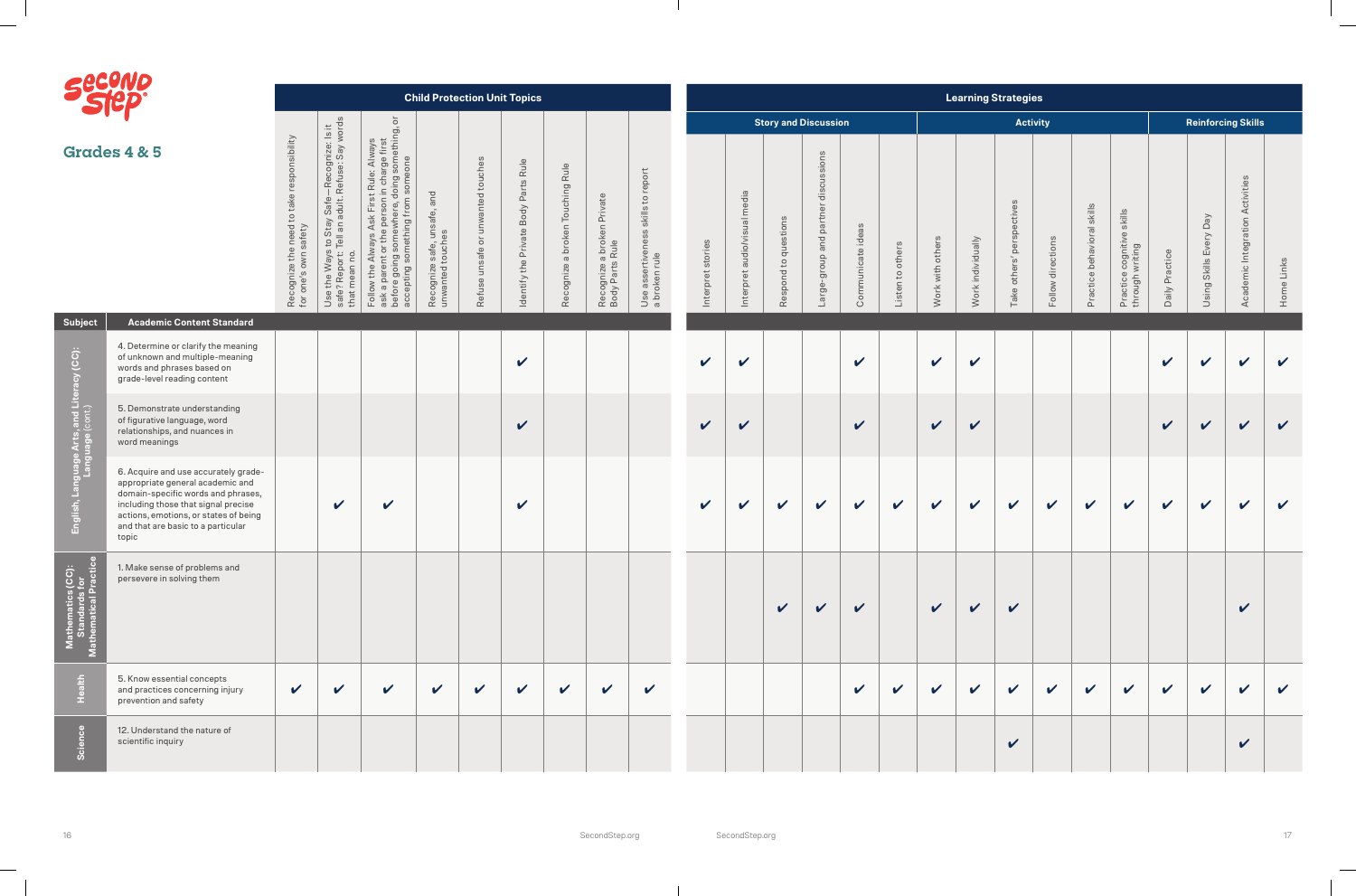| <b>Albert Street</b> | <b>94</b><br>Γ, |
|----------------------|-----------------|
|                      |                 |

| <b>PERP</b>                      |                                                                                                                                           |                                                                             |                                                                                                                                                 |                                                                                                                                                                                                                                                                                                                                   |                                                           |                                   | <b>Child Protection Unit Topics</b>     |                                  |                                               |                                                        |                      |                                 |                             |                                                |                    |                    |                        | <b>Learning Strategies</b> |                           |                            |                               |                                              |                            |                           |                                 |              |
|----------------------------------|-------------------------------------------------------------------------------------------------------------------------------------------|-----------------------------------------------------------------------------|-------------------------------------------------------------------------------------------------------------------------------------------------|-----------------------------------------------------------------------------------------------------------------------------------------------------------------------------------------------------------------------------------------------------------------------------------------------------------------------------------|-----------------------------------------------------------|-----------------------------------|-----------------------------------------|----------------------------------|-----------------------------------------------|--------------------------------------------------------|----------------------|---------------------------------|-----------------------------|------------------------------------------------|--------------------|--------------------|------------------------|----------------------------|---------------------------|----------------------------|-------------------------------|----------------------------------------------|----------------------------|---------------------------|---------------------------------|--------------|
|                                  |                                                                                                                                           |                                                                             |                                                                                                                                                 | $\overline{\circ}$                                                                                                                                                                                                                                                                                                                |                                                           |                                   |                                         |                                  |                                               |                                                        |                      |                                 | <b>Story and Discussion</b> |                                                |                    |                    |                        |                            | <b>Activity</b>           |                            |                               |                                              |                            | <b>Reinforcing Skills</b> |                                 |              |
|                                  | <b>Grades 4 &amp; 5</b>                                                                                                                   | need to take responsibility<br>afety<br>Recognize the r<br>for one's own sa | e-Recognize: Is it<br>t. Refuse: Say words<br>Safi<br>Jub<br>to Stay !<br>Tell an ao<br>Ways<br>port: T<br>the<br>Use that m<br>safe?<br>that m | st Rule: Always<br>n in charge first<br>, doing something, c<br>m someone<br>5t<br>mething from<br>$\ddot{\circ}$<br>に<br>エ<br>$\circ$<br>$\frac{1}{3}$<br>$\Omega$<br>⋖<br>$\omega$<br>s/e<br>÷<br>$\circ$<br>$\overleftarrow{\mathrm{o}}$<br>₹<br>g<br>$\circ$<br>Follow the Al<br>ask a parent<br>before going<br>accepting sc | and<br>unsafe,<br>Recognize safe, uns<br>unwanted touches | Refuse unsafe or unwanted touches | Body Parts Rule<br>Identify the Private | Recognize a broken Touching Rule | Recognize a broken Private<br>Body Parts Rule | skills to report<br>Use assertiveness<br>a broken rule | stories<br>Interpret | media<br>Interpret audio/visual | Respond to questions        | discussions<br>partner<br>bue dno.fo-<br>arge- | Communicate ideas  | Listen to others   | others<br>with<br>Work | Work individually          | Take others' perspectives | directions<br>Follow       | skills<br>Practice behavioral | Practice cognitive skills<br>through writing | Practice<br>Daily          | Using Skills Every Day    | Academic Integration Activities | Home Links   |
| Subject                          | <b>Academic Content Standard</b>                                                                                                          |                                                                             |                                                                                                                                                 |                                                                                                                                                                                                                                                                                                                                   |                                                           |                                   |                                         |                                  |                                               |                                                        |                      |                                 |                             |                                                |                    |                    |                        |                            |                           |                            |                               |                                              |                            |                           |                                 |              |
|                                  | 6. Apply decision-making techniques                                                                                                       | $\boldsymbol{\mathcal{U}}$                                                  |                                                                                                                                                 | $\checkmark$                                                                                                                                                                                                                                                                                                                      | $\checkmark$                                              | $\mathbf v$                       | $\checkmark$                            |                                  | $\checkmark$                                  | V                                                      |                      |                                 |                             |                                                | V                  | $\checkmark$       | $\checkmark$           | $\checkmark$               | $\checkmark$              |                            |                               |                                              | $\boldsymbol{\mathcal{U}}$ | V                         | $\checkmark$                    | $\mathbf v$  |
|                                  | 1. Contribute to the overall effort<br>of a group                                                                                         |                                                                             |                                                                                                                                                 |                                                                                                                                                                                                                                                                                                                                   |                                                           |                                   |                                         |                                  |                                               |                                                        |                      |                                 | $\checkmark$                | $\mathbf v$                                    | $\mathbf v$        | $\checkmark$       | $\checkmark$           |                            | $\checkmark$              |                            |                               |                                              |                            |                           |                                 |              |
| Life Skills: Working with Others | 2. Use conflict-resolution techniques                                                                                                     |                                                                             |                                                                                                                                                 |                                                                                                                                                                                                                                                                                                                                   |                                                           |                                   |                                         |                                  |                                               |                                                        |                      |                                 |                             | $\boldsymbol{\mathcal{U}}$                     | $\mathbf v$        | $\checkmark$       |                        |                            | $\checkmark$              |                            |                               |                                              |                            |                           |                                 |              |
|                                  | 3. Work well with diverse individuals<br>and in diverse situations                                                                        |                                                                             |                                                                                                                                                 |                                                                                                                                                                                                                                                                                                                                   |                                                           |                                   |                                         |                                  |                                               |                                                        |                      |                                 | $\checkmark$                | $\checkmark$                                   | $\checkmark$       | $\checkmark$       | $\checkmark$           |                            | $\checkmark$              | $\boldsymbol{\mathcal{U}}$ | V                             |                                              |                            |                           |                                 |              |
|                                  | 4. Display effective interpersonal<br>communication skills                                                                                |                                                                             |                                                                                                                                                 |                                                                                                                                                                                                                                                                                                                                   |                                                           |                                   |                                         |                                  |                                               |                                                        |                      |                                 | $\checkmark$                | $\boldsymbol{\mathcal{U}}$                     | $\checkmark$       | $\checkmark$       |                        |                            | $\checkmark$              |                            |                               |                                              |                            |                           |                                 |              |
|                                  | 5. Demonstrate leadership skills                                                                                                          |                                                                             |                                                                                                                                                 |                                                                                                                                                                                                                                                                                                                                   |                                                           |                                   |                                         |                                  |                                               |                                                        |                      |                                 | $\boldsymbol{\nu}$          | $\boldsymbol{\nu}$                             | $\boldsymbol{\nu}$ | $\boldsymbol{\nu}$ | $\boldsymbol{\nu}$     |                            | $\boldsymbol{\nu}$        |                            |                               |                                              |                            |                           |                                 |              |
|                                  | 1. Set and manage goals                                                                                                                   |                                                                             |                                                                                                                                                 |                                                                                                                                                                                                                                                                                                                                   |                                                           |                                   |                                         |                                  |                                               |                                                        |                      |                                 |                             |                                                |                    |                    |                        |                            |                           |                            | $\mathbf{v}$                  | $\checkmark$                                 |                            |                           |                                 |              |
|                                  | 2. Perform self-appraisal                                                                                                                 |                                                                             |                                                                                                                                                 |                                                                                                                                                                                                                                                                                                                                   |                                                           |                                   |                                         |                                  |                                               |                                                        |                      |                                 |                             |                                                |                    |                    |                        |                            |                           |                            |                               |                                              | $\checkmark$               | $\checkmark$              | $\checkmark$                    | $\checkmark$ |
| Skills: Self-Regulation          | 3. Consider risks                                                                                                                         | $\mathbf v$                                                                 | $\mathbf v$                                                                                                                                     | $\checkmark$                                                                                                                                                                                                                                                                                                                      | $\checkmark$                                              | $\checkmark$                      |                                         | $\checkmark$                     | $\checkmark$                                  | $\checkmark$                                           |                      |                                 |                             |                                                |                    |                    |                        |                            |                           |                            |                               |                                              | $\checkmark$               | $\mathbf v$               | $\checkmark$                    | $\mathbf v$  |
|                                  | 4. Demonstrate perseverance                                                                                                               |                                                                             |                                                                                                                                                 |                                                                                                                                                                                                                                                                                                                                   |                                                           |                                   |                                         |                                  |                                               |                                                        |                      |                                 |                             |                                                |                    |                    |                        |                            |                           |                            |                               |                                              | $\checkmark$               | $\checkmark$              | $\checkmark$                    | $\checkmark$ |
| Life                             | 5. Maintain a healthy self-concept                                                                                                        | $\checkmark$                                                                |                                                                                                                                                 |                                                                                                                                                                                                                                                                                                                                   |                                                           |                                   |                                         |                                  |                                               |                                                        |                      |                                 |                             | $\boldsymbol{\mathcal{U}}$                     | $\checkmark$       |                    | $\checkmark$           |                            |                           |                            | V                             | $\checkmark$                                 |                            |                           |                                 |              |
|                                  | 6. Restrain impulsivity                                                                                                                   | $\mathbf v$                                                                 | $\checkmark$                                                                                                                                    | $\checkmark$                                                                                                                                                                                                                                                                                                                      | $\checkmark$                                              | $\checkmark$                      | $\checkmark$                            | $\checkmark$                     |                                               |                                                        |                      |                                 |                             | $\checkmark$                                   | $\checkmark$       | $\checkmark$       | $\checkmark$           | $\checkmark$               | $\checkmark$              | $\checkmark$               | $\checkmark$                  | $\checkmark$                                 | $\checkmark$               | $\checkmark$              |                                 |              |
| Fine Arts:<br>Theater            | 5. Understand how informal and<br>formal theater, film, television, and<br>electronic media productions create<br>and communicate meaning | $\checkmark$                                                                |                                                                                                                                                 |                                                                                                                                                                                                                                                                                                                                   |                                                           |                                   |                                         |                                  |                                               |                                                        | $\checkmark$         | $\checkmark$                    | $\checkmark$                | $\mathbf v$                                    | $\checkmark$       | $\checkmark$       |                        |                            |                           |                            |                               |                                              |                            |                           |                                 |              |

 $\blacksquare$